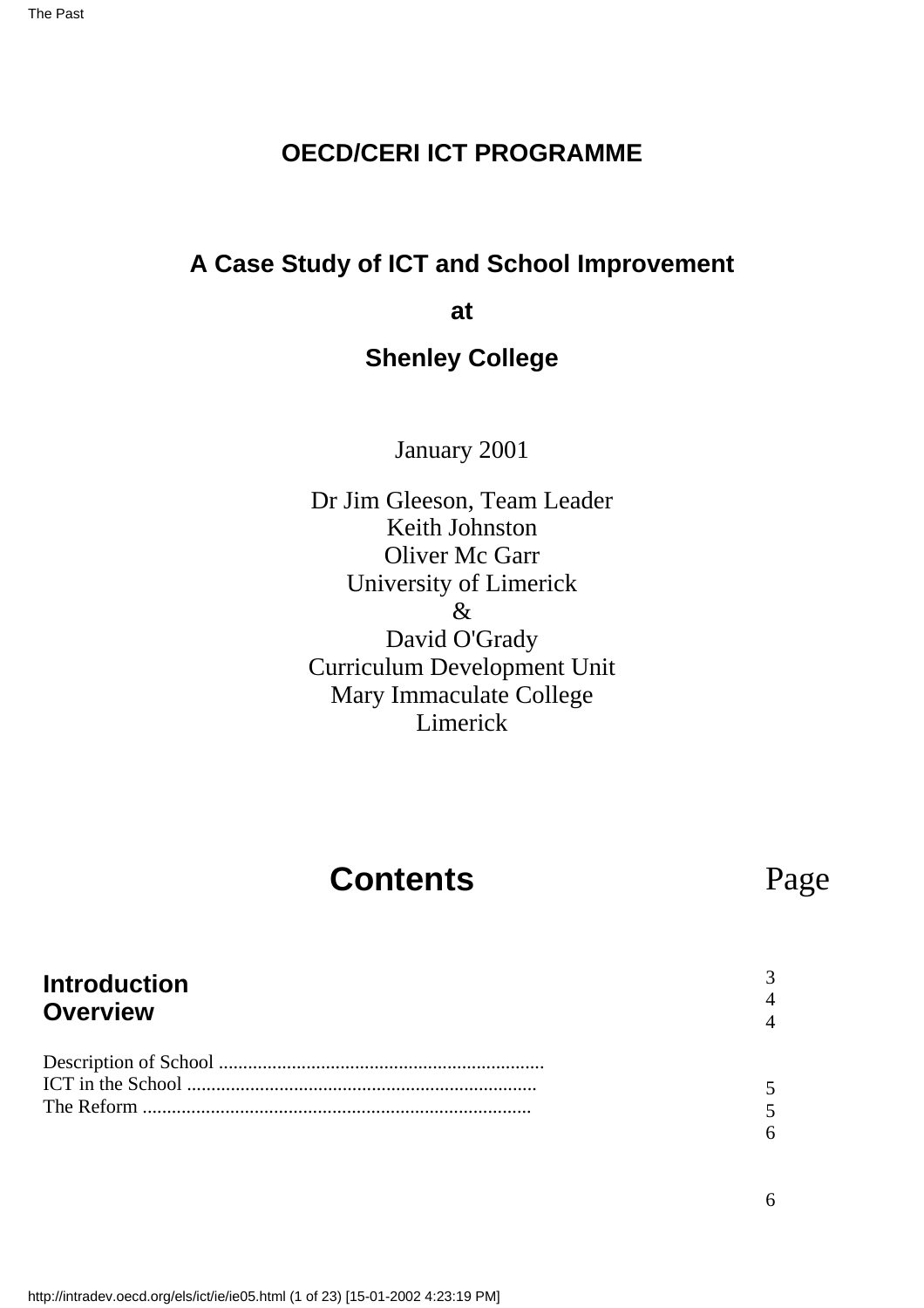| <b>The Past</b> |                 |
|-----------------|-----------------|
|                 |                 |
|                 |                 |
|                 |                 |
|                 |                 |
|                 | 1 $\mathcal{D}$ |
|                 |                 |

## **The Present**

| 14 |
|----|
|    |
|    |
| 18 |
|    |
|    |
| 19 |
|    |
|    |
|    |

23

# **Hypotheses**

# **Projections to the Future**

# **Introduction**

The following case study report is based on research carried out in Shenley College during January 2001. This research focuses on whole school reform and the role that Information and Communications Technologies (ICT) has played in that reform. Data was collected using the methodology outlined in the OECD/CERI workbook for case studies of organisational change, version 9b August 8th, 2000.

# **Overview**

# **Description of the School**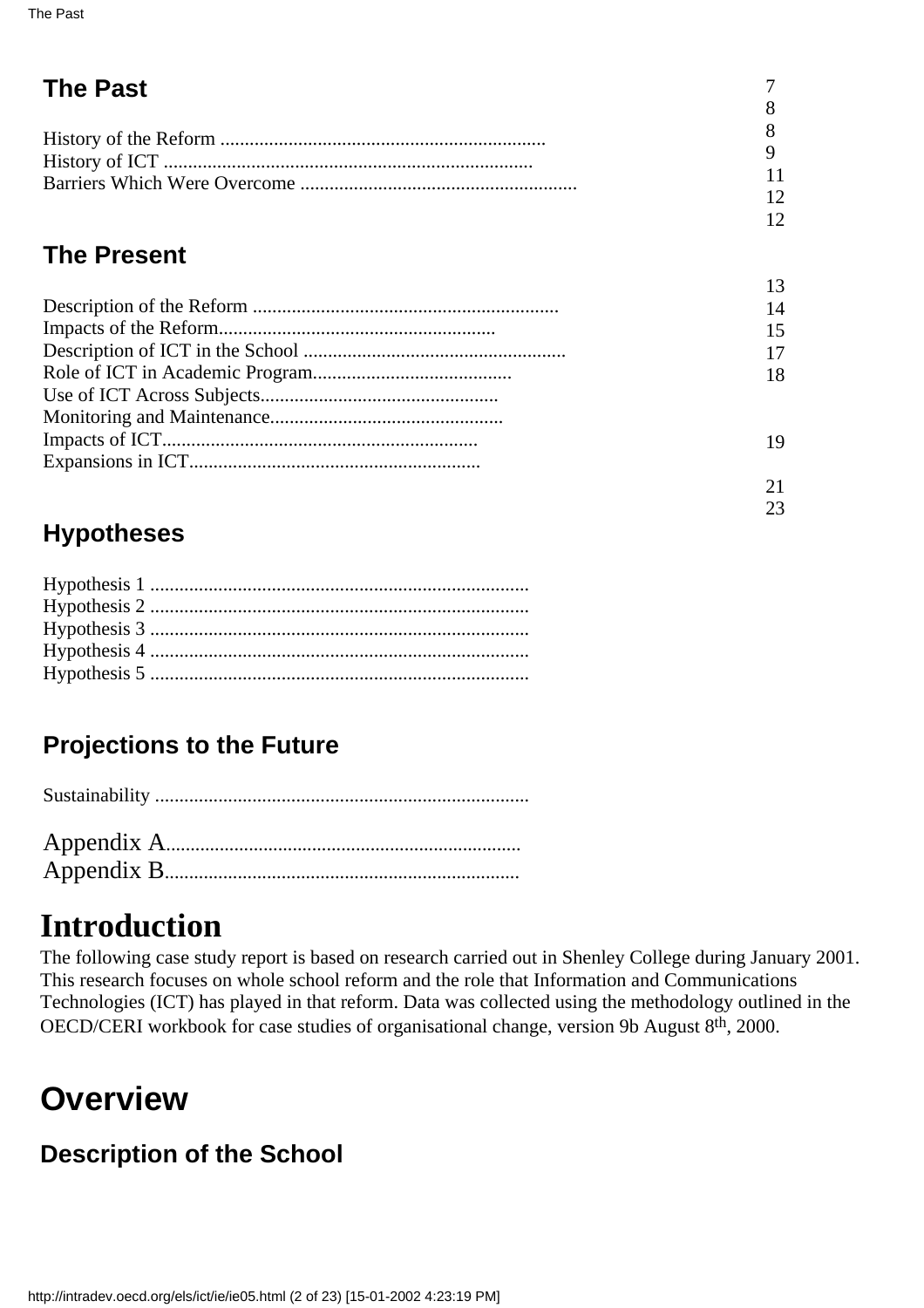Shenley College is a Church of Ireland co-educational boarding and day school situated on the outskirts of a fairly large city. The school is situated on a large site and enjoys modern facilities. At present there are 780 students attending Shenley College and the intake is approximately 140 students per annum. Two thirds of the student population are boarders, evenly split between boys and girls, whilst the remaining third are day pupils. Shenley College caters mainly for members of the Church of Ireland community from the surrounding areas. As a boarding school some students travel quite a distance to attend this school and at present there are in excess of forty feeder schools. Students attending this school are mainly from rural backgrounds. Fees are payable by all students attending this school (approximately £1,600 for day pupils and £4,000 for boarders per annum). Grants subject to a means test are available to some students each year, as are a number of scholarships. Recent expansions have seen an increase in student numbers and this has been accompanied by an increase in the number of teachers in the school. There are currently over seventy teachers in the school, approximately twenty of whom are employed directly by the school. Many of the new teachers are recent graduates and there is a mix of young and older teachers on the teaching staff.

Reflecting its Church of Ireland ethos the school has a strong Christian and moral development focus. According to the school mission statement:

It is the constant concern of Shenley College to further the Christian and moral development of each pupil within an atmosphere that reflects its distinctive ethos and long tradition. The College has an aspiration to provide that all pupils, having developed and realised their own worth and potential, will leave the college equipped to make their contribution within the wider community.

The school also has a strong emphasis on sport, especially rugby and hockey. Pictures of past teams are displayed all around the school's corridors, as are the trophies won in competition by various school teams. Participation in inter-school sports is a strong element of school culture and ethos. School history is also remembered with pictures of both staff and students from the school's previous existence displayed prominently on the school walls. Previous school principals are also remembered in this way. There is an emphasis on school history and sporting achievement evident from the artefacts on display in the school.

## **ICT in the School**

The school is well equipped in terms of ICT resources. The majority of computers operate on the Mac platform and there is a good range of ICT peripherals available in the school. The main computer lab consists of twenty-six iMac machines. There are also two smaller computer labs. One consists of eleven iMac machines and is used mainly by the Business Studies department. The second is located in the Technology block and consists of eight machines (four iMac, four PC). Networked machines are located in a number of classroom/laboratories, including Science and Technical Graphics. Internet access is available on all networked machines. There is currently a student to computer ratio of approximately one PC to every fifteen students.

The main role of ICT in the academic program is currently in terms of a non-exam subject called Computer Studies which is taught mainly by the IT Specialist in the computer lab. ICT is also used in a number of subject areas including Technology, Technical Graphics, Science, Business Studies, Careers and Music. Based on the survey results approximately fifty percent of teachers in the school currently use ICT for administrative purposes, with ten percent utilising it for teaching and learning purposes. All students have the opportunity to use computers in the open access period every evening after school. This is supervised by the IT Specialist who is responsible for the day-to-day running and maintenance of the computer network in the school.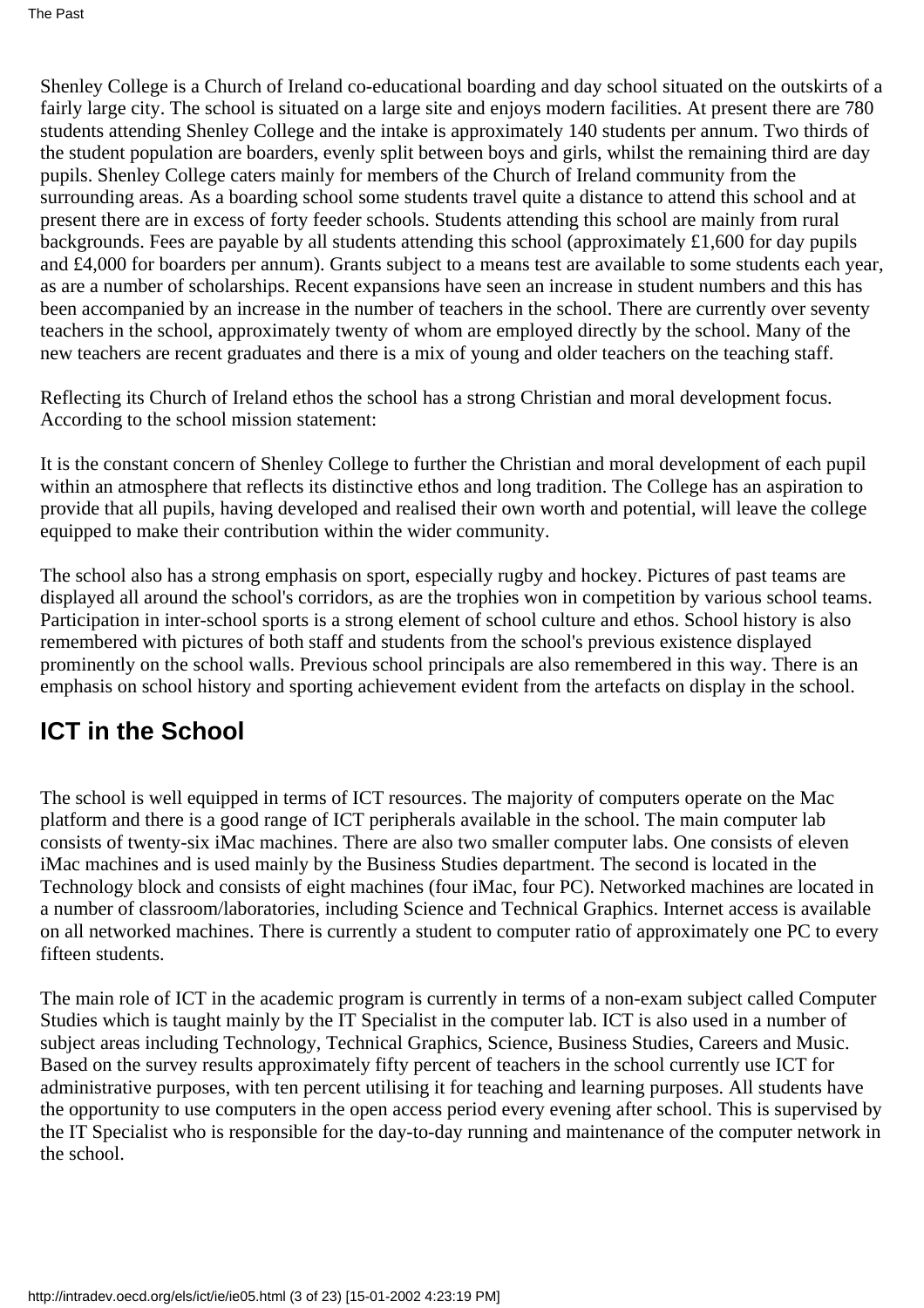# **The Reform**

Recent reform and improvement in Shenley College is defined by interviewees in terms of the completion of phase two of a planned building programme, and on the introduction of a greater range of subjects to the school curriculum.

The recent building phase has seen the construction of two specialist blocks, one for business and one for technology. This has provided facilities for the teaching of Technology, Engineering, Woodwork, Technical Drawing, Home Economics, Art and languages. The computer lab has also been updated and computers are installed in all specialist areas and classrooms. A lecture theatre facility which includes DVD, video, satellite television and computer facilities has been introduced. A new library featuring a video conferencing facility has also been provided. A further development is the new senior boy's residence.

# **The Past**

Shenley College was founded in 1538. In 1981 the school moved from its then location in the city centre to its current location on the outskirts of the city. In 1985 the main school building consisting of classroom blocks, sports hall complex, playing fields and kitchen and dining hall were completed. Further extensions were completed in 1993, including the provision of a computer lab.

# **History of the Reform**

In 1999 a further building program was undertaken, with Business, Science and Technology blocks introduced to the school s campus. A senior boys residence was also built at this time.

To accompany the building program there has also been an increase in the range of subjects and extra curricular activities provided by the school. The school now offers a total of 19 subjects at Leaving Certificate level and it is envisaged that students attending the school will be able to select the subjects most appropriate to their interests and their ability. According to the principal there was a perceived need by the teaching staff to increase the range of subjects, for the long term good of the school, and to cater for the demands of both parents and students. The introduction of new subjects has required the employment of new, generally younger teachers, who according to the principal have brought a new sense of enthusiasm to the school.

The development of these facilities was initiated under the leadership of the previous principal, who according to some of the teachers interviewed, provided the vision and planning (in terms of both finance and infrastructure) for the phased building program. This is now in its second stage of completion, with a third stage yet to be completed. Since taking over four years ago, the current principal has continued where his predecessor left off. These improvements have also been dependent on the approval of the College Council Committee and the school Board of Management, which consists of sixteen members. The College Council Committee is responsible for presenting proposals to the Board of Management which makes decisions as to whether or not these proposals will progress. As the school is owned by the Church it is accountable to the general church body, known as the Incorporated Society. The Board of Management is answerable to the Bishop of the United Diocese of Cashel, Ossery and Ferns.

# **History of ICT**

In 1993, the development in terms of computer resources was accompanied by the appointment of a full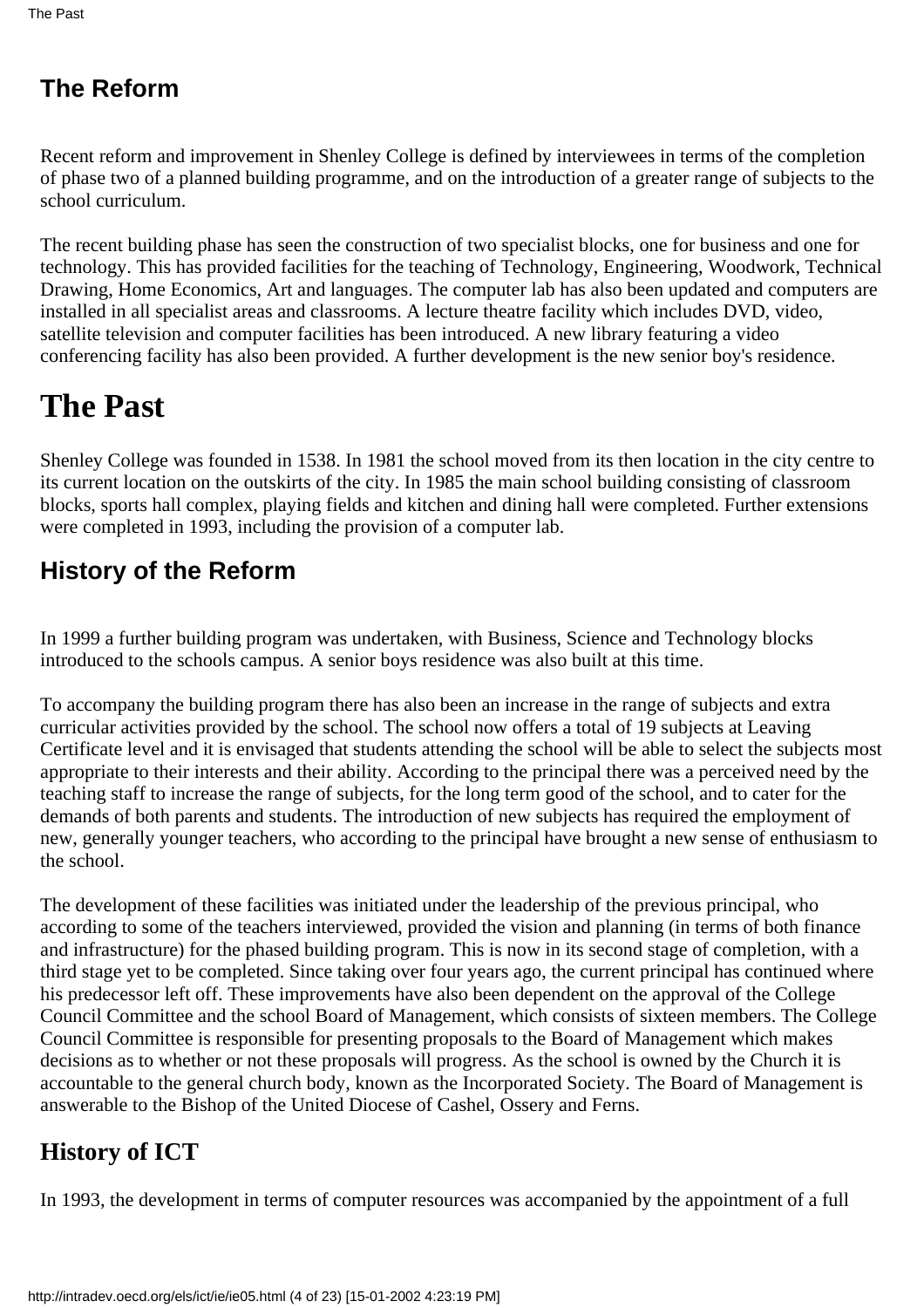time computer teacher and IT specialist on a contract basis by the school. This appointment is funded by the school itself rather than by the Department of Education. Aside from some teaching duties, this teacher is also responsible for the management and development of the computer room, for providing training and assistance to staff and for supervision of the computer lab in the evenings after school hours. This teacher has provided a number of informal evening courses aimed at improving the computer skills of teachers in the school. A computer clinic on scanning pictures was also provided by this teacher. This was attended by four teachers. The computer teacher/ IT specialist also keeps teachers informed of any ICT related courses being provided externally for teachers. To date approximately thirty percent of teachers in the school have undertaken professional development in ICT in some form.

Prior to 1993 there was no computer resources or use in the school. Initially the computer lab consisted of twenty-four Apple Classic machines, networked to a central file server but without Internet access. In 1996 these computers were upgraded and four more computers were introduced. This increased the number of computers in the lab to thirty. In 1999 the original Apple Classic computers were replaced by Apple iMac computers, networking was introduced, and computers were installed in some classrooms. The current lab consists of twenty-six machines.

### **Barriers Which Were Overcome**

Funding has been provided both by the Department of Education, and by the school itself. One and a half million pounds were provided by the school to fund the building of the new senior boys residence. This money was generated by the fees paid by all students attending the school. Funding for computer resources has also been granted due to the schools participation in the SIP project and also the Shenley Information Age Town project.

# **The Present**

### **Description of the Reform**

Recent reform and improvement in Shenley College has, as defined by the majority of interviewees' responses, centered on the completion of phase two of the planned building program, and on the introduction of a greater range of subjects to the school curriculum. The facilities available and the range of subjects offered has facilitated extensive extra curricular activities in the school. The recent building phase has seen the construction of two specialist blocks, one for business and one for technology. This has provided facilities for the teaching of Technology, Engineering, Woodwork, Technical Drawing, Home Economics, Art and languages. The computer lab has also been updated and computers are installed in all specialist areas and classrooms. A small computer lab containing eleven computers has been installed in the Business area, whilst a similar sized lab containing eight computers (four iMac, four PC) has been installed in the Technology area. A lecture theatre facility which includes DVD, video, satellite television and computer facilities has been introduced. A new library featuring a video conferencing facility has also been provided. A further development is the new senior boy's residence.

From the first building phase completed 1985 the school is equipped with five science laboratories, a sports hall complex and extensive playing fields. Four rugby pitches, an Astroturf and three all weather hockey pitches, a grass soccer pitch, tennis courts and a cross-country running course facilitate the provision of outdoor games. Indoor games are facilitated in the indoor sports complex. Here badminton, basketball, indoor soccer and hockey, rope climbing, weightlifting and table tennis are accommodated. Rugby and hockey are central to the day to day life of the school, with teams competing at all age levels. Matches are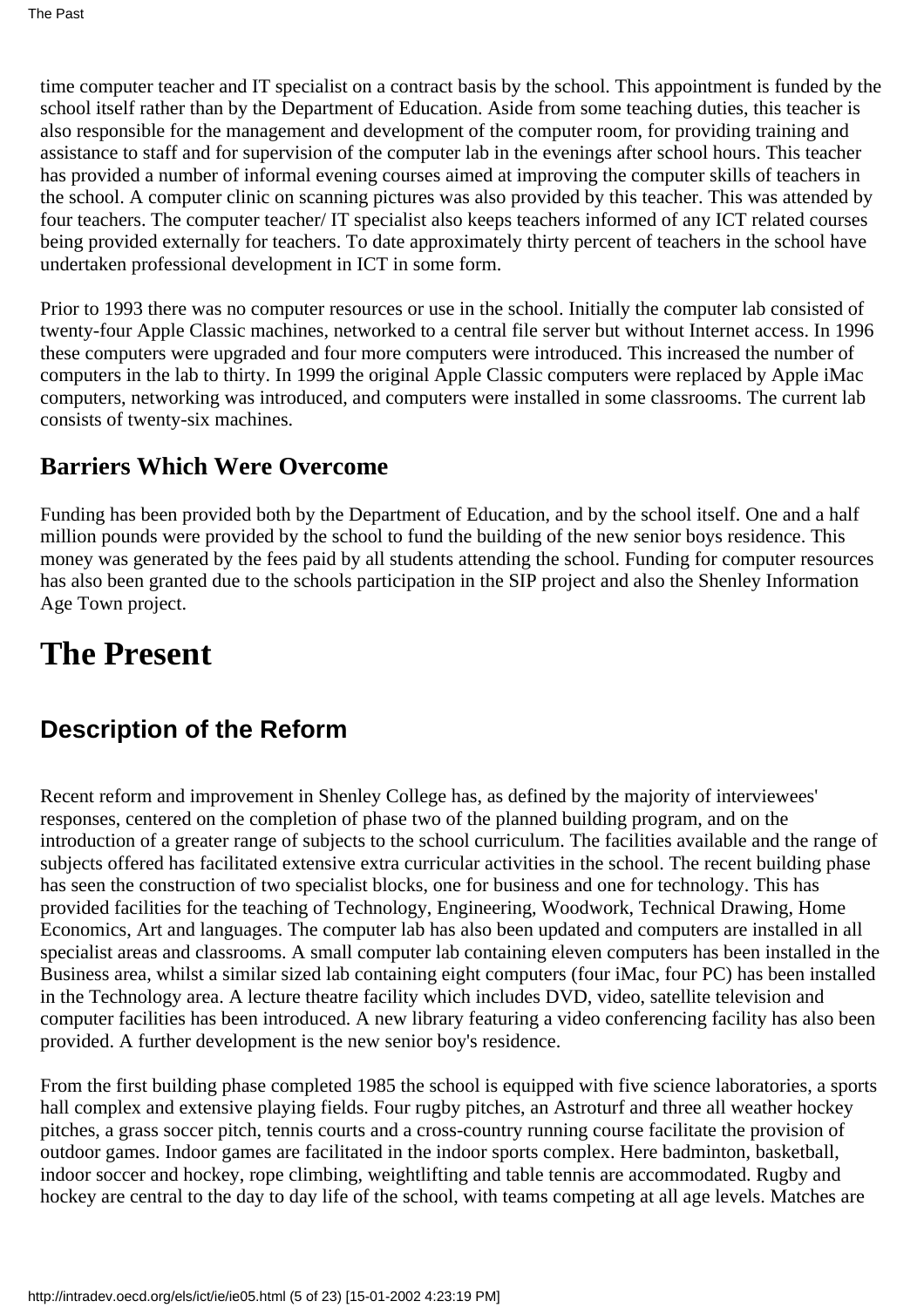normally scheduled for the Wednesday of each week. Soccer and equestrian sports are also played. Other non-sporting extra curricular activities evident in the school are music, where students are given the opportunity to learn their choice of instrument after formal school hours, school choir, debating and various school trips. The emphasis on sports and extra curricular activities was acknowledged by representatives of all sectors interviewed: teachers, students, parents and school principal.

The second element of school reform and improvement defined is that of the increased range of subjects offered by the school. However this was defined and identified to a lesser extent, and by fewer interviewees than the improvement in terms of new facilities.

The school principal and a number of the long serving teachers identified the greater range of subjects as a positive element of school improvement and reform.

The subjects now offered by the school are Irish, English, Maths, History, Geography, French, German, Science, Physical Education, Religious Education, Technical Graphics, Wood Technology, Business Studies, Metalwork, Home Economics, Art, Music and Technology to Junior Certificate Level. A transition year programme is compulsory for all fourth year students. At Leaving Certificate level all students study Irish, English, Maths, French or German and Religious Education. Students select addition subjects from the following: Physics, Geography, Home Economics, Chemistry, German, Building Construction, Economics, Agricultural Science, Biology, Art, Accountancy, Business Organisation, Technical Drawing, Applied Maths and Engineering. The business and technology based subjects have recently been introduced in line with the provision of facilities for these subjects.

#### **Impacts of the Reform**

The twin reforms of new facilities and a greater range of subjects have had a number of impacts on the school. Firstly there is a greater number of options on offer to students in the school. It is the generally held view that these reforms have impacted equally on all students, as all students have equal opportunity to be involved. The new subjects have required the employment of young teachers who, according to the school principal, have brought a new sense of enthusiasm to the school. It is also believed that the new facilities have helped bring about a greater balance between academic and extra curricular activities, and that the dedicated study areas have sharpened the focus on academic activities and thereby helped improve the academic performance of students in the school. New pitches and additional funding for extra curricular activities has helped improve sports performance. One interviewee believes that the improved performance of the school rugby team has had a positive effect on morale and confidence in general, in the school.

The provision of a greater range of subjects has caused timetabling problems, and introduced the need for two timetables, which are run biweekly. The increase in student numbers has resulted in facilities becoming overcrowded and it is believed that there is need for further expansion to cater for the increased numbers. A number of the teachers interviewed believe that the bigger school, and increased student numbers, have resulted in the loss of the family atmosphere that was in existence in the school, and that it is now more difficult to know all students. A further problem identified is that of the 'division', which exists between boarding and day pupils. Currently there are separate dining facilities for boarding and day pupils and whilst day pupils generally leave the school premises at the end of the formal school day, boarding pupils remain to partake in a range of extra curricular activities. There is a recognised need to provide common facilities so that they can be integrated more positively. In the short term, the provision of a common canteen is planned to facilitate this.

## **Description of ICT in the School**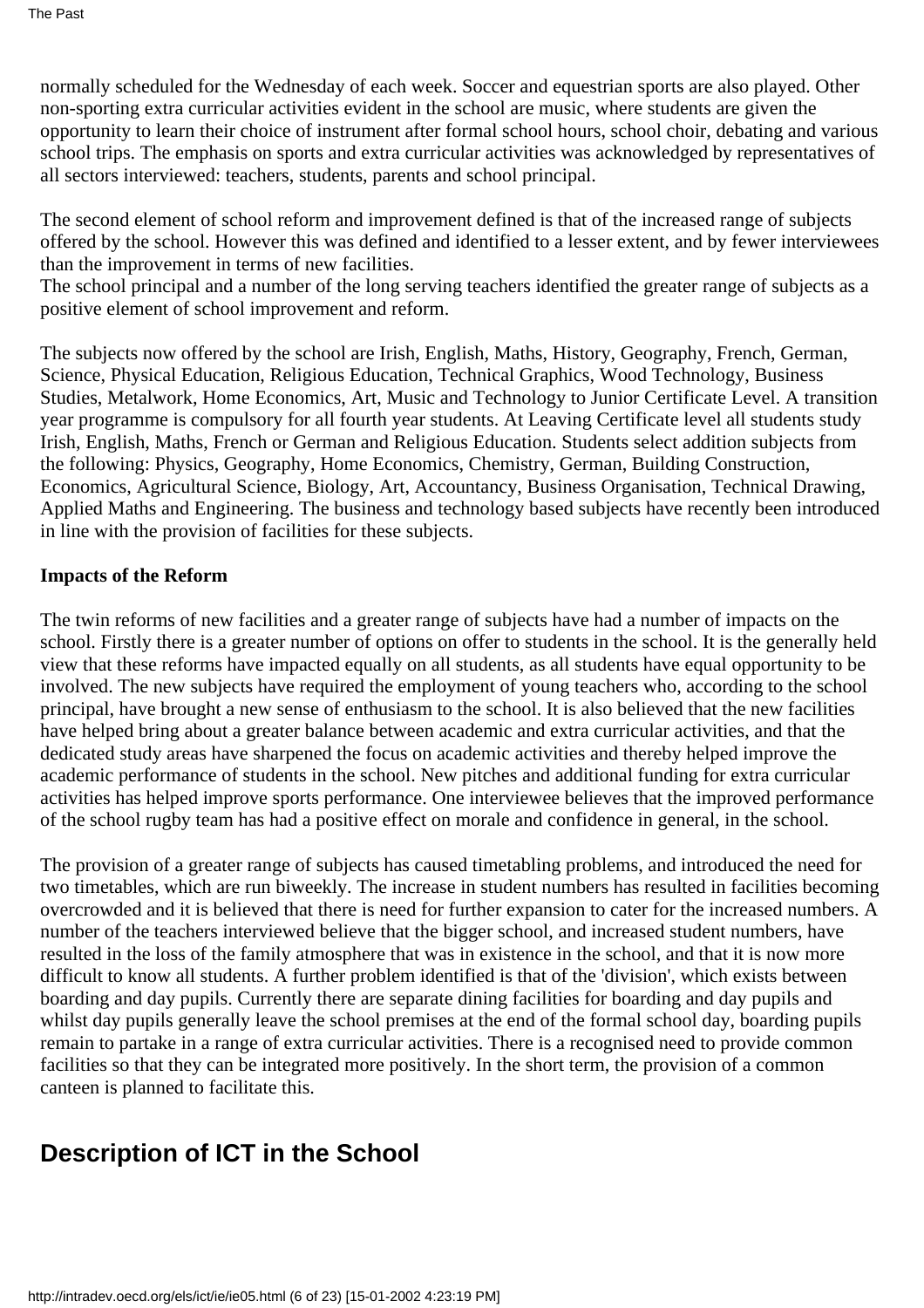The development of ICT use in Shenley College stretches back over a period of eight years. In terms of facilities, the school is resourced by one main computer lab containing twenty-six iMac machines. Smaller labs are located in the areas of business, which has eleven iMac machines, and construction studies, which has eight machines (four iMac, four PC). Networked computers are also located in a number of classrooms/laboratories. Three of the five science labs are equipped with one computer whilst a fourth lab is equipped with two computers. The technical drawing room is equipped with four computers. Single computers are located in the music, art and engineering rooms. In addition each of the three careers advisors has their own computer. Three computers are located in the library and three in the staff workroom. Computers are also located in both the male and female residential teachers' offices (one in each office). Additional ICT resources include three printers, two of which are networked, two flatbed scanners, two digital cameras and one ceiling mounted data projector in the lab. There is also a ceiling mounted data projector in the business studies lab, and a third mobile data projector which was gained as a result of the schools' participation in a SIP project. A scanner and printer are located in the Art room. The music room is equipped with an adaptor, keyboard and inkjet printer, whilst the Engineering room is equipped with a CAD/CAM system. Inkjet printers are also located in the staff workroom, library and residential teachers' offices.

#### **Role of ICT in Academic Program**

To date the role of ICT in the academic program has been mainly in terms of a non-exam subject called Computer Studies, which is taught mainly by the IT specialist, and takes place in the computer lab. However teachers of technology and business studies have also been involved in the teaching of computer skills to certain groups. Aside from this, the main use of ICT on a cross-curricular basis has been in the areas of technology, science, business and careers.

All first year students are timetabled for one class per week of Computer Studies, whilst second and third year students are timetabled for a five week module consisting of one class per week. In first year students are taught the basic of keyboarding and given a general introduction to the computer. This is followed up in second and third year with the teaching of word-processing, spreadsheets and databases. Students are also taught research and project skills in terms of using the Internet as an information source, and presenting the material found in the form of a report. The setting up of a Web based email account and the production of a project using the Hyperstudio software package are also included under the umbrella of Computer Studies.

In Senior Cycle, those students who are not studying French may take computer studies for four classes per week, and study towards the European Computer Driving Licence (ECDL) qualification. In Transition Year the Journalism module is taught in the computer lab and students involved in mini companies have regular access and use. A short course of five weeks duration, covering Internet, PowerPoint and email is run by the Business Studies teacher for Transition Year students. Teachers also take classes into the lab on an ad hoc basis, mainly to research projects on the Internet or CD-ROM encyclopaedias, and to write up reports.

All students have the opportunity to access the computer lab in the open access period from 3.30pm to 5.30pm each evening after school. These access times are supervised by the IT specialist. In the session observed by the research team, students main use during this time was for personal and recreational purposes, including searching the Web and sending email. The pictures below show students working in the computer lab.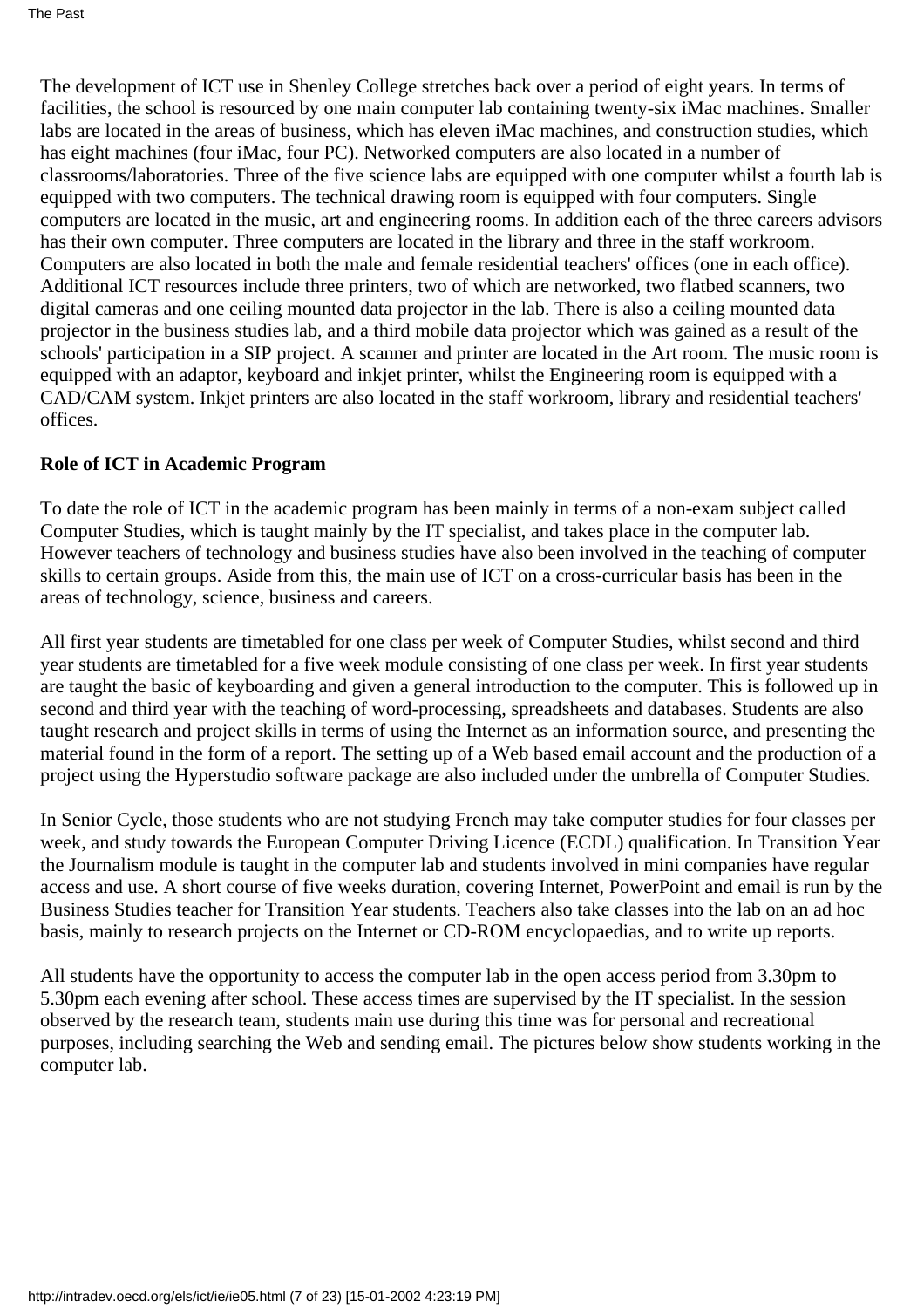

#### **Use of ICT Across Subjects**

In addition to the Computer Studies subject, ICT is used in a number of different ways in different subject areas. The three Technology teachers have scheduled classes in the lab. Classes for second and third year classes focus on the teaching of basic computer skills including word-processing, use of Paint program, Internet and email. Classes are also scheduled in the lab for senior classes. These classes focus more on software appropriate to the Technology/Engineering subject area, such as CAD/CAM and AutoCad. Other uses described by the head Technology teacher include simulations of engines, and use of email to communicate with students regarding Websites appropriate to specific project work. The mini lab situated in the Technology block (consisting of four iMacs and four PCs) is used mainly by students to produce project reports, as their teacher continues to teach in the room adjacent.

ICT is also used is in the area of Technical Graphics/Drawing. Four iMac computers are situated in the Technical Drawing classroom. In this setting students take it in turns to use the computers whilst the 'normal' class is in progress simultaneously. Work assigned centres on the use of the AutoCad package. Students are required to use the various program commands to produce drawings of various objects. These computers are sometimes used for project work, and for finding information on the Internet.

In the Science area the main use is in terms of data logging software which has recently been purchased by the school. This consists of a set of interchangeable probes and a user interface, which can be used to conduct experiments and plot graphs in the areas of chemistry and physics. This facility is available in four of the five science labs and is currently been pioneered by one Science teacher. It is hoped that others will become involved in its use in the near future. Other use in the area of Science consists of teacher to class presentations on certain areas, and the use of the Internet and CD-Roms by students to resource information for project work. All use in the Science area is based in the science labs.

Most use in the area of Business Studies is situated in the mini-lab which contains eleven iMac computers. This use consists of both the teaching of syllabus related topics, such as spreadsheets and databases, and the use of the Internet as an information source. Other sample uses in the area of Business Studies are as follows:

- An activity whereby the teacher directs the students to the Website of a certain organisation, where they have to find and print out two useful pieces of information. These pieces of information form the basis for a class discussion in the next lesson.
- An activity whereby students, working in pairs, research material from their textbook on a certain topic, and use this information to prepare a PowerPoint presentation on the topic.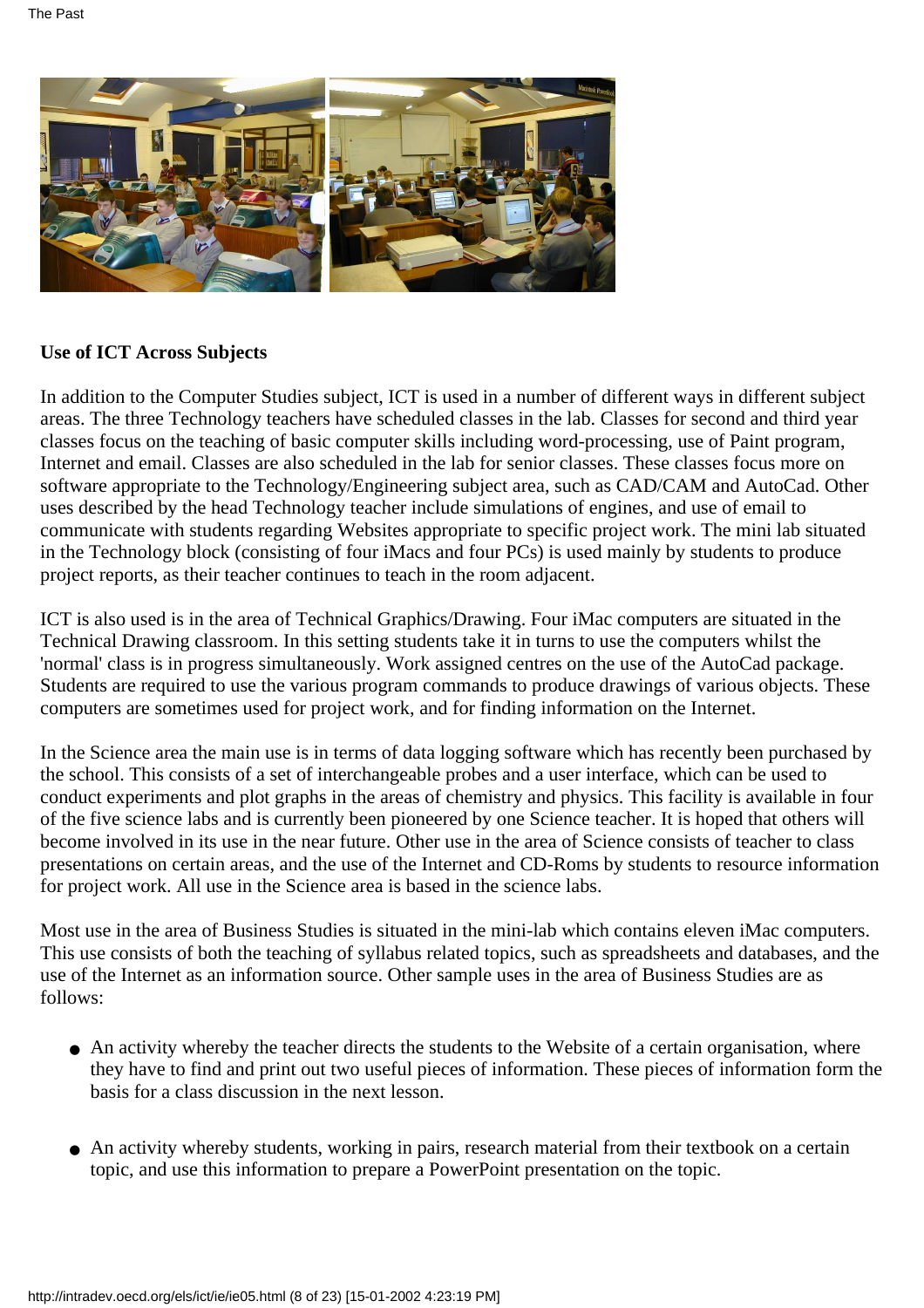All three Careers teachers in the school have their own computers and are timetabled for classes in the computer lab. These classes are timetabled for third year and Senior Cycle students. The use of ICT in relation to careers centres on the use of software (Careersworld, Qualifax) which is designed to help students make career choices appropriate to them, and on the use of the Internet to access information on courses at third-level. Students also submit their CAO applications using the Internet. Other uses described by the head Careers teacher are in relation to the preparation of notices and handouts, and the use of PowerPoint to make presentations to classes.

The Music room is equipped with a Mac computer, an adaptor and keyboard plus an inkjet printer. This facility allows students to compose their own music and save it electronically. The main use of this facility is by students taking the applications of computer technology as an option that is worth twenty-five percent of the overall grade in the Higher Level Leaving Certificate Music examination. The computer in the Music room is also sometimes used for researching and preparing projects. There is also a computer, plus scanner and printer, located in the Art room. This is used mainly to visit galleries and art museums on the Internet.

Aside from the use of ICT in these subject areas, the other main uses currently are for a SIP project on digital video editing which involves the IT specialist and two of the Technology teachers, and a Cormenius German language project which involves a link with a German school. The emphasis of this project is on sport. The school has gained a budget to buy software as a result of its participation in this project.



The picture on the left shows the computer facility located in the Music room, whilst the picture on the right shows the Business Studies mini-lab.

#### **Monitoring and Maintenance**

All computers in the school are connected to the AppleShare network and every student and teacher has an account that is generated from the school administration program Facility. This account uses the students' full name as on the school role and provides them with a password-protected folder of their work on the server. This arrangement allows the IT specialist to monitor all activity on the network. All Internet access is controlled by one computer which acts as a gateway. Filtering software is also used. This is regularly updated and the types of sites excluded by the software can be set internally. Rules for responsible computing are posted up in the computer lab and students are aware that it is an offence to search with inappropriate words. Inappropriate use is sometimes detected from the log information or by a scan of students' folders for jpeg or gif files. Access to inappropriate materials can also be detected from the history folder on students' Web browsers. Although no games are installed on the computers, students can play certain games on the Internet during the open access period.

On the ground first line maintenance is provided by the IT specialist. An external consultant who has a long-standing association with the school provides back up support, especially in relation to hardware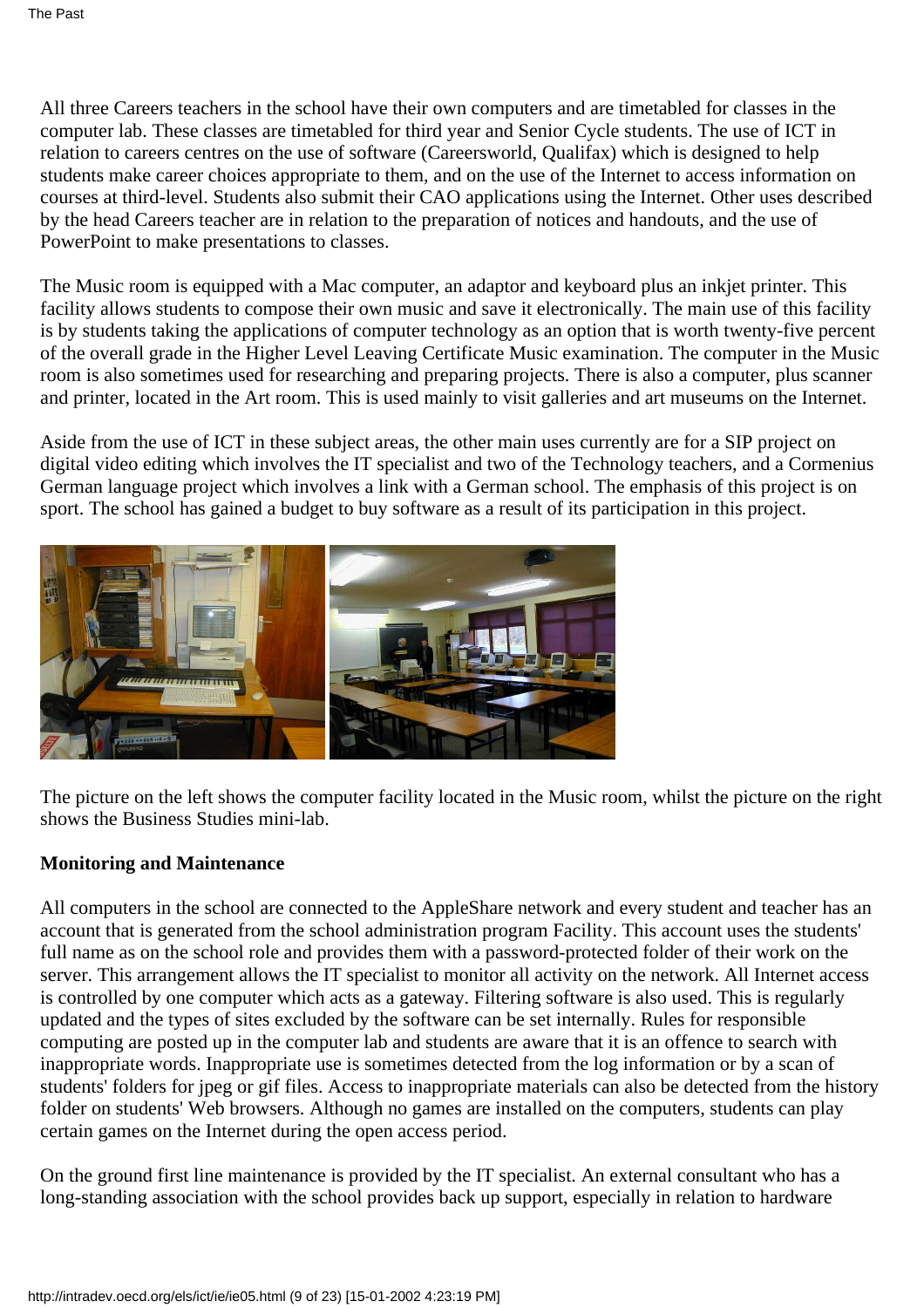problems. This consultant has also been involved in advising the school in relation to hardware and networking specifications.

#### **Impacts of ICT**

The introduction and increased emphasis on ICT has had varying degrees of impact on different personnel in the school. Firstly in terms of the IT Specialist, with the introduction of networking and with the spread of computers from the lab to classrooms and mini-labs, this has placed increased demands, especially in terms of maintenance and technical support. Although supported by an external consultant on a needs basis, the IT specialist believes there is need for a technician or to be assigned extra time to deal with these matters. The approach of trying to spread first line maintenance skills amongst teachers has also been adopted by the IT Specialist. The need to address this situation is also recognised by the school principal.

Some teachers have been impacted on more than others. Some have been impacted by becoming involved in the use of ICT, either in their subject area, or in relation to the teaching of skills, or by taking courses at different levels. Three teachers in the school are in the process of taking courses at Graduate Diploma/Masters level in relation to the uses of ICT in education. Two further teachers, including the IT specialist have already completed similar courses.

Evidence from the Teachers Questionnaire and in-school observations indicate that there is greater use by teachers for personal administration (planning, finding resources, email, compilation of tests) than for in-class teaching and learning purposes. The IT specialist speculates that approximately fifty percent of teachers use ICT for administration purposes, but only ten percent for teaching and learning purposes. At present approximately sixteen of the schools' seventy teachers are involved in either the direct teaching of some form of computer skills or in using ICT as part of their teaching. Currently twelve teachers in the school are taking a course, which aims to help second-level teachers integrate the use of ICT into their subject areas. Seven of these twelve are not currently involved in teaching computer skills or in using ICT as part of their teaching. All students have access in some form and to some extent, depending on their year, and their choice of subjects.

#### **Expansions in ICT**

Aside from the need for a technician, some of the teachers interviewed believe that the existing facilities are not being used to their full potential and recognise that ICT is currently "a fringe thing" in terms of school activities, with greater priority placed on both academic and extra curricular activities. One teacher was critical of the service provided by the external consultant on the basis of the time span involved and the high cost incurred. Other issues raised by interviewees include the difficulty in gaining access to the computer lab, the slowness of the Internet with a high number of simultaneous users and the lack of subject appropriate software. A further issue raised by a number of teachers was that of the computer platform in operation in the school, with some teachers disliking this platform and expressing a preference for a PC network. Some of the reasons given include their personal lack of familiarity with the Mac platform, and the lack of subject appropriate software availability for this platform. These teachers believe that there is more software available for the PC platform and suggest that a second computer lab consisting of PCs be installed in the school. Another alternative suggested was that of laptops and wireless technology. The need for more data projectors to aid the use of ICT in teaching and learning was also mentioned by a number of teachers.

# **Hypotheses 1-5**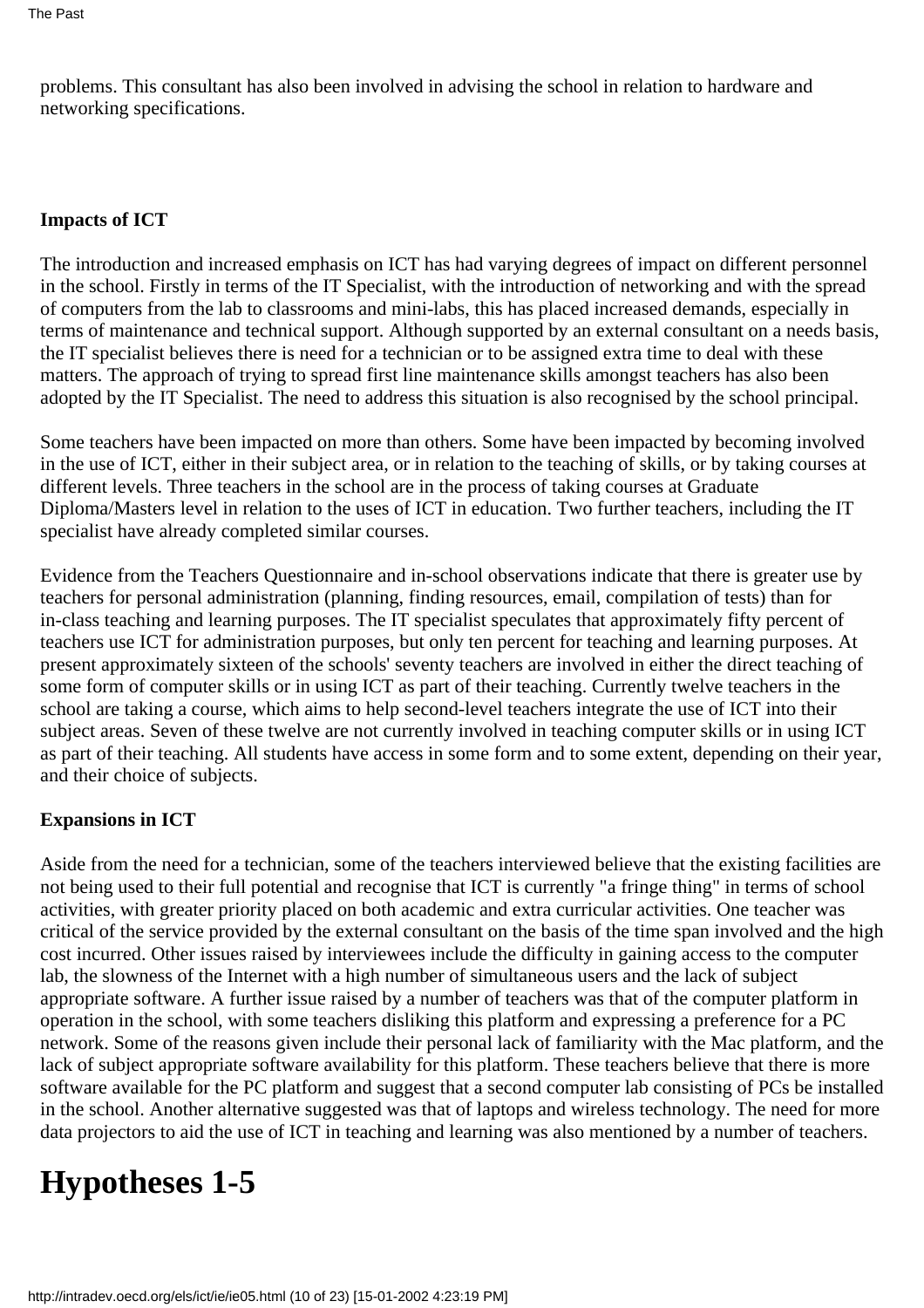## **Hypothesis 1**

*Technology is a strong catalyst for educational innovation and improvement, especially when the* 1. *World Wide Web is involved. The rival hypothesis is that where true school-wide improvement is found, technology served only as an additional resource and not as a catalyst, that the forces that drove the improvements also drove the application of technology to specific educational problems*.

#### **Evidence in support of Hypothesis 1:**

The use of technology has facilitated a change in teaching style and approach for a number of teachers in some subject areas. Classes observed where this was in evidence were in the area of Business Studies where students formulated their own presentations from their course text, and in Science where students carried out experiments using data logging equipment. This is also in evidence in Music. Further to this, the use of the Web as an information source had facilitated innovation in the areas of Careers, Technology and Business. One activity described by the Business Studies teacher was whereby students are given the Website of a certain organisation where they must find and print out two useful pieces of information, which will form the basis for a class discussion in the next lesson.

The use of the Web in submitting CAO college application forms is one example where the use of technology, and the Web in particular, has served as a catalyst for educational innovation and improvement, although not directly for purposes of teaching and learning. In addition the Web has served as a strong catalyst for innovation in relation to career guidance in general, with both students and Career Guidance teachers now using the Web as their main information source.

#### **Evidence in support of the rival Hypothesis:**

According to the majority of interviewees, the new buildings and facilities have been the main source of school-wide improvement in this school. This improvement has served to sharpen the academic focus in the school and has facilitated the introduction of a greater range of subjects and choices for students in the school. In addition, ICT is seen as currently a 'fringe thing' within the school: as an additional resource and contributing factor to general school improvement, rather than as a catalyst or main driving force behind school improvement and reform.

The use of ICT currently is limited to too few subject areas to be considered a true vehicle for school wide improvement. In addition a substantial degree of current use is in relation to specialist vocational use in the areas of Technology and Business. There is limited use in respect of teaching and learning in all areas, and there is no use of either description in many of the non-technology/business areas. This is especially true in the case of the arts and humanities based subjects.

The use of computers by students in the open-access period is mainly for recreational and personal purposes, rather than for use in respect of schoolwork. In addition sports and academic activities take precedent in the post-school evening period. The use of computers in this period is mainly by students who are not involved in sports or other activities. This illustrates the status of computers and ICT in terms of school-wide activities.

The main teacher use of computers and ICT is in respect of administration and planning rather than the direct use for the purposes of teaching and learning. In this respect the majority of teachers see ICT as another resource rather than as a direct means towards innovation and improvement. Both students and parents identified sports, and to a less extent academic activities, as the most positive aspects of the school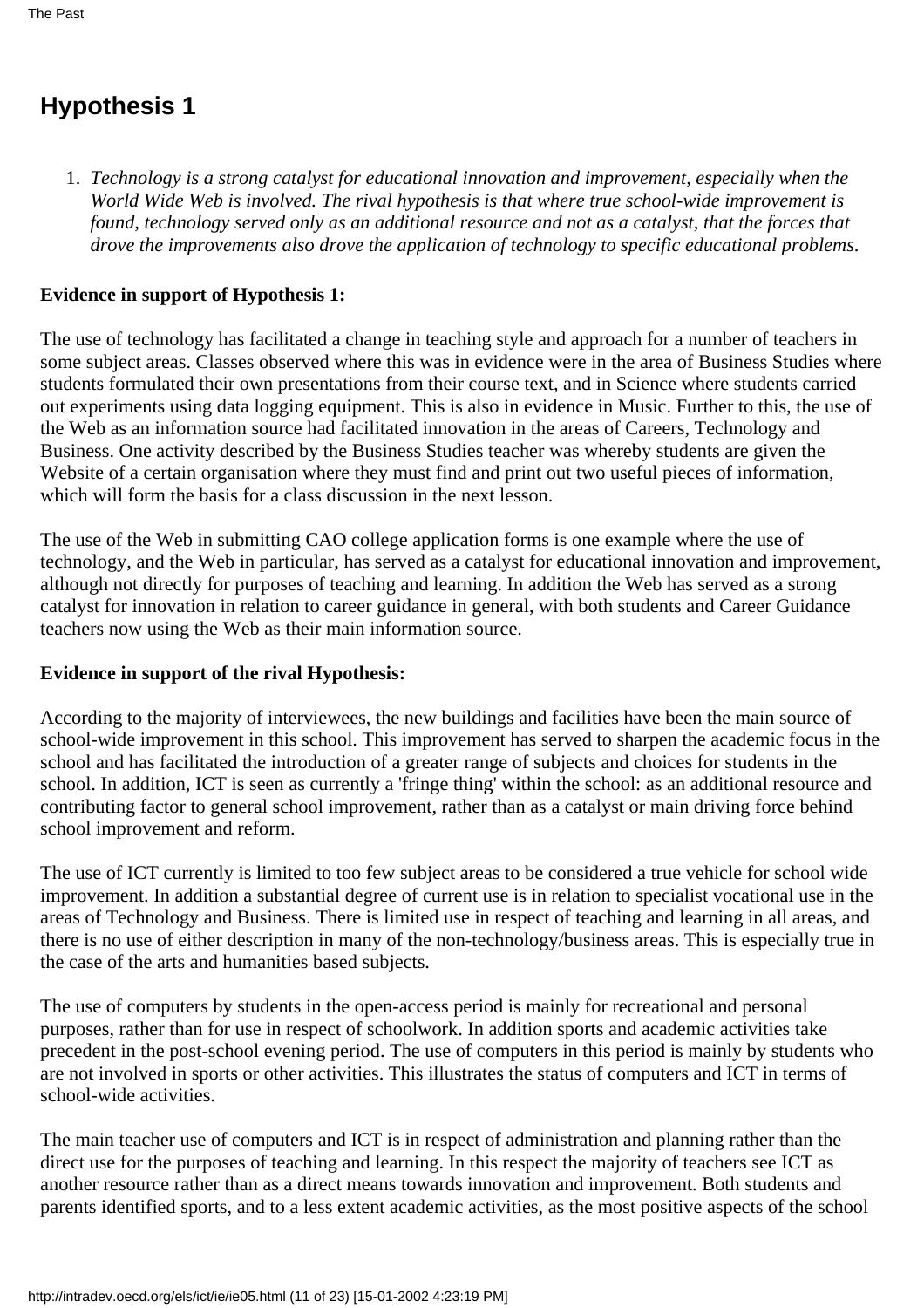(rather than ICT).

The provision of ICT in the school has been driven by the Board of Management and the IT specialist acknowledges their commitment in this respect. The Board of Management was also the main driving force in respect of the provision of the new buildings and facilities. In this respect it may be said that the forces that drove the improvements in general also drove the installation of technology and ICT into the school. The application of this technology to specific educational problems, where occurring, has been driven by individual teachers and facilitated in terms of advice and support by the IT specialist.

On balance the rival hypothesis holds in this setting.

## **Hypothesis 2**

*The diffusion of the innovation/improvement (and therefore of ICT) followed the traditional diffusion* 1. *pattern for innovations, as outlined by Rogers (1995). The rival hypothesis is that technology functions differently from traditional innovations and that therefore different diffusion patterns occur.*

#### **Evidence in support of Hypothesis 2:**

Data from observations, surveys and teacher interviews indicates that there are varying levels of confidence and use of ICT by teachers in this school. Some teachers rate themselves as comfortable in carrying out a range of ICT related tasks whereas others rates themselves as less comfortable and others less comfortable still. In addition some teachers exhibit a substantial degree of ICT use for teaching and learning purposes whilst others exhibit none such use. The IT specialist speculates that approximately fifty percent of teachers use ICT for administration purposes, but only ten percent for teaching and learning purposes. These varying levels of use and confidence suggest the presence of the various adopter categories, as defined by Rogers, amongst the teaching staff in this school, from early adopters to laggards and others between these extremes.

As a relatively recent appointment the IT Specialist does not have sufficient status in the staff hierarchy to actively drive the adoption of the innovation by other staff members. The research team believes that this is a contributing factor in respect of the approach taken by the IT Specialist within the school i.e. to facilitate and foster ICT adoption rather than actively drive and push its implementation. This is consistent with Rogers' assertion that innovators normally have higher social standing and that this enables them to actively drive an innovation.

#### **Evidence in support of the rival Hypothesis:**

The introduction of computers and ICT to this setting was driven by the commitment of the Board of Management and facilitated through the appointment of the IT Specialist. In this sense the impetus for this innovation did not come from one or more 'innovator' but from the school management body. The IT Specialist appointed by this body has facilitated the use of computers across the school setting but has not actively driven their application. As summed up by the IT Specialist, the diffusion of the innovation in this context has been a slow and organic process. Support for this innovation has been provided by the Board of Management through allocation of funding to support the installation of the computer facilities, and the provision of the IT Specialist. Some, including the Principal, believe the provision of an IT Specialist may have hindered diffusion amongst other teachers.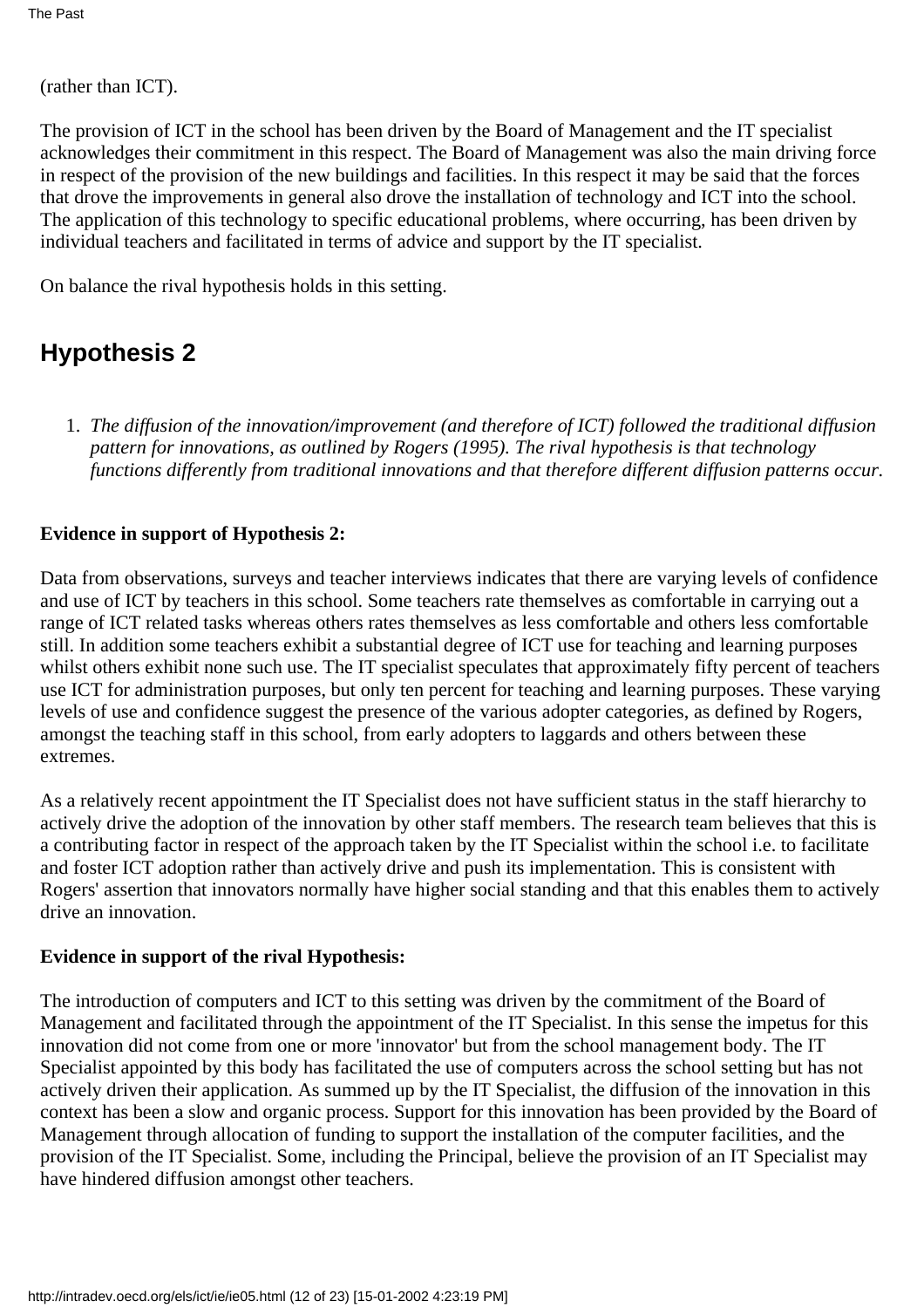In summary there is support for both the hypothesis and rival hypothesis in Shenley College.

## **Hypothesis 3**

*Successful implementation of ICT depends mostly upon staff competence in the integration of ICT* 1. *into instruction and learning. This hypothesis assumes that teachers mediate ICT applications when* they are successful, and that ICT s academic value relates positively to teacher competence. The rival *hypothesis is that the school technological infrastructure and student ICT competence rather than staff competence determine ICT implementation outcomes.*

#### **Evidence in support of Hypothesis 3:**

The implementation and day-to-day running of the network is dependent on the IT Specialist, who has a high level of technical knowledge and experience from working in industry, of being in charge of a computer network. In addition the IT specialist has undertaken a formal qualification in relation to the use of ICT in education. This knowledge and experience is not only crucial to the day-to-day implementation of computers in the school but has played a part in helping and advising other teachers to use it in their subject areas and in revising teaching methodologies to incorporate ICT.

The teachers in the subject areas where ICT is most used (Business/Technology/Science) have experience and familiarity of using computers from their own experiences at third level education. Thus teachers in these areas are more competent in using computers than teachers whose third-level background has not included any such experience. Hence there is a direct relationship between competence and experience of using ICT and use across subject areas. It is also noted that a high degree of use in these areas is of a vocational nature rather than for teaching and learning purposes.

There are five teachers in the school who are currently taking or have completed postgraduate courses in relation to the use of ICT in education. All five are heavily involved in the use of ICT in the school. One such teacher is the IT specialist, another such teacher is pioneering the use of data logging equipment in the Science department. Two teachers are involved in the use of ICT in career guidance whilst the fifth teacher is involved in the use of ICT in Business Studies. In the case of some teachers, there is a positive relationship between attendance at the internal courses provided by the IT specialist and a second course provided externally, and use in their subject areas. However not all teachers who have attended these courses currently use ICT in their subject area.

Evidence from the questionnaire indicates that, in general, teachers who do not use computers for teaching and learning purposes do not feel comfortable and competent in their use. Thus teacher competence is a prerequisite for implementation and use. Teachers who do not feel comfortable and competent are not inclined to attempt its use.

#### **Evidence in support of the rival Hypothesis:**

As a high percentage of students have computers at home, the general level of computer skills amongst students is high. There is an awareness amongst teachers that some students know more than them and that this should be utilised as an additional resource in the development of ICT in the school.

A substantial amount of student use is in relation to the compilation of reports and projects (word-processing of final product) and the use of the Internet to locate information for these reports. The main focus of these activities is often to improve presentation for the submission of the work as part of a State examination. As these activities are not directly supervised by teachers, student competence and availability of the required technology are the main influences in determining implementation outcomes. An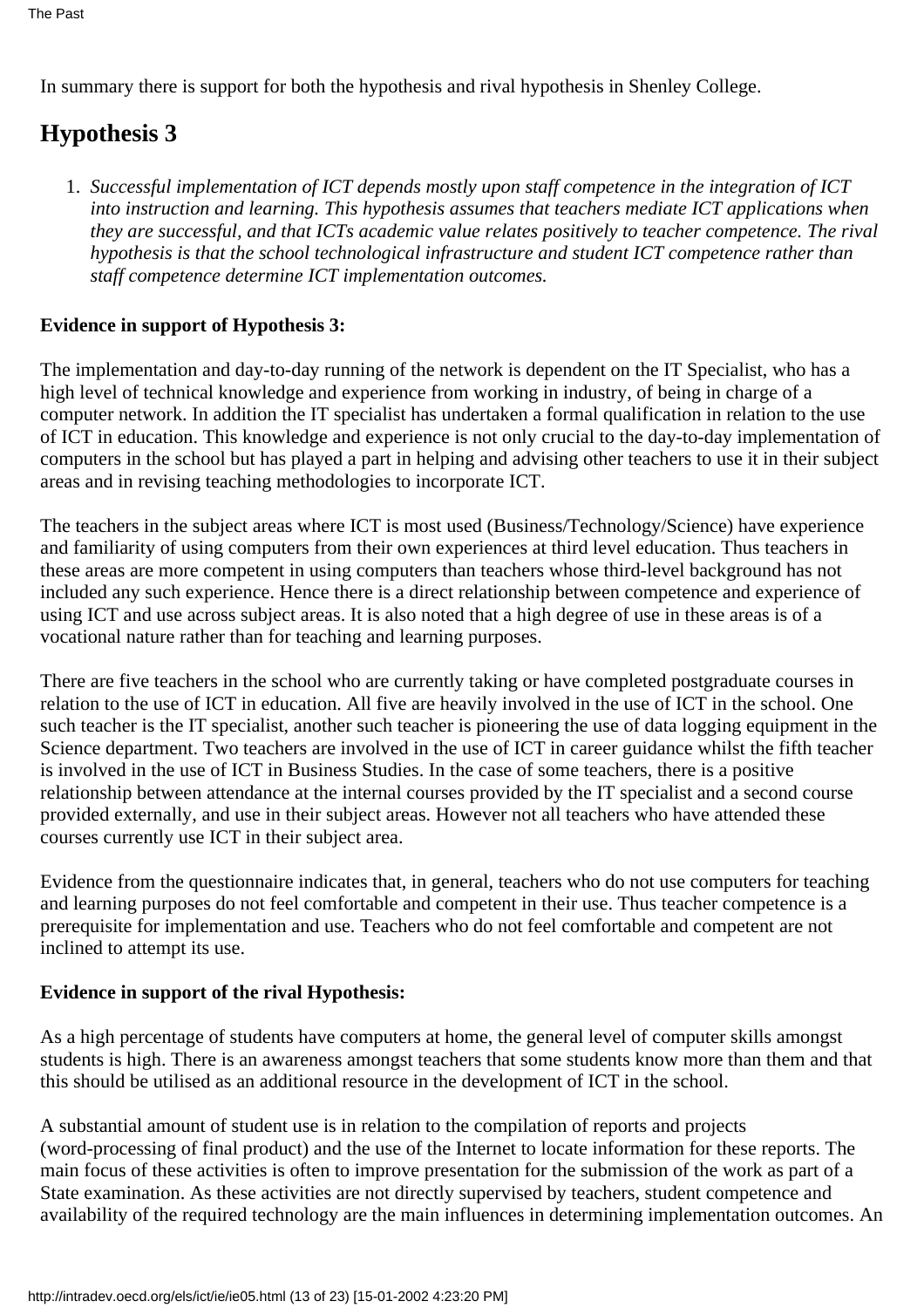example is in the area of Technology where some students, during normal class time, may engage in such activities by working in a mini lab adjacent to the Technology room.

On balance all significant evidence in this setting supports the hypothesis.

# **Hypothesis 4**

*Gaps in academic performance between high and low poverty students will not increase when all* 1. *students have equal access to ICT. The rival hypothesis is that equal access to ICT will lead to more advantaged students increasing the performance gap with disadvantaged (high poverty) students.*

#### **Evidence in support of Hypothesis 4:**

There is little concrete evidence in relation to this hypothesis at this site. No data is available relating students' academic performance to socio-economic background and as the school is fee-paying none of the students attending may be categorised as 'high poverty'. As there is currently limited use of ICT in respect of teaching and learning it is impractical to link academic performance to ICT access. Further diffusion of the innovation is necessary before this is practical.

Most use is recreational in nature irrespective of the ability of the students. As a boarding school access is not dependent on students' background. The open access period allows all students to experiment and become familiar with computers. Students who are heavily involved in extra-curricular activities have less opportunity to access computers during this time. Approximately 70% of students have access at home. However the provision of an open access period has diminished the relative advantage these students may previously have enjoyed.

The IT Specialist believes that lower ability students will benefit the most from using ICT given that it is a more practical hands-on approach, and that for higher ability students traditional methods are more of a guarantee of success in terms of state exams. In project work those students with lower academic ability are focused more on presentation, whilst those with higher ability are focused more on content. It is acknowledged that one of the main benefits to lower ability students has been in respect of the presentation of reports and project work.

According to teachers interviewed lower ability students are especially well catered for in this school, and that every student is given the opportunity to maximise their achievement. It is felt that this 'balance' is reflected in all activities in the school, including sport and ICT.

#### **Evidence in support of the rival Hypothesis:**

One teacher interviewed noted that more able students are more capable of finding relevant information on the World Wide Web and of carrying out Web searches more quickly. Students who are interested in computers and who are capable of navigating their way around the Web are also thought of as being at an advantage. This is one aspect in which more able students may increase the performance gap with respect to their less able peers.

It is difficult to reach judgement on this hypothesis in the case of Shenley College given the student profile and the lack of hard data on academic performance. However the scant evidence suggests that the hypothesis holds at this site.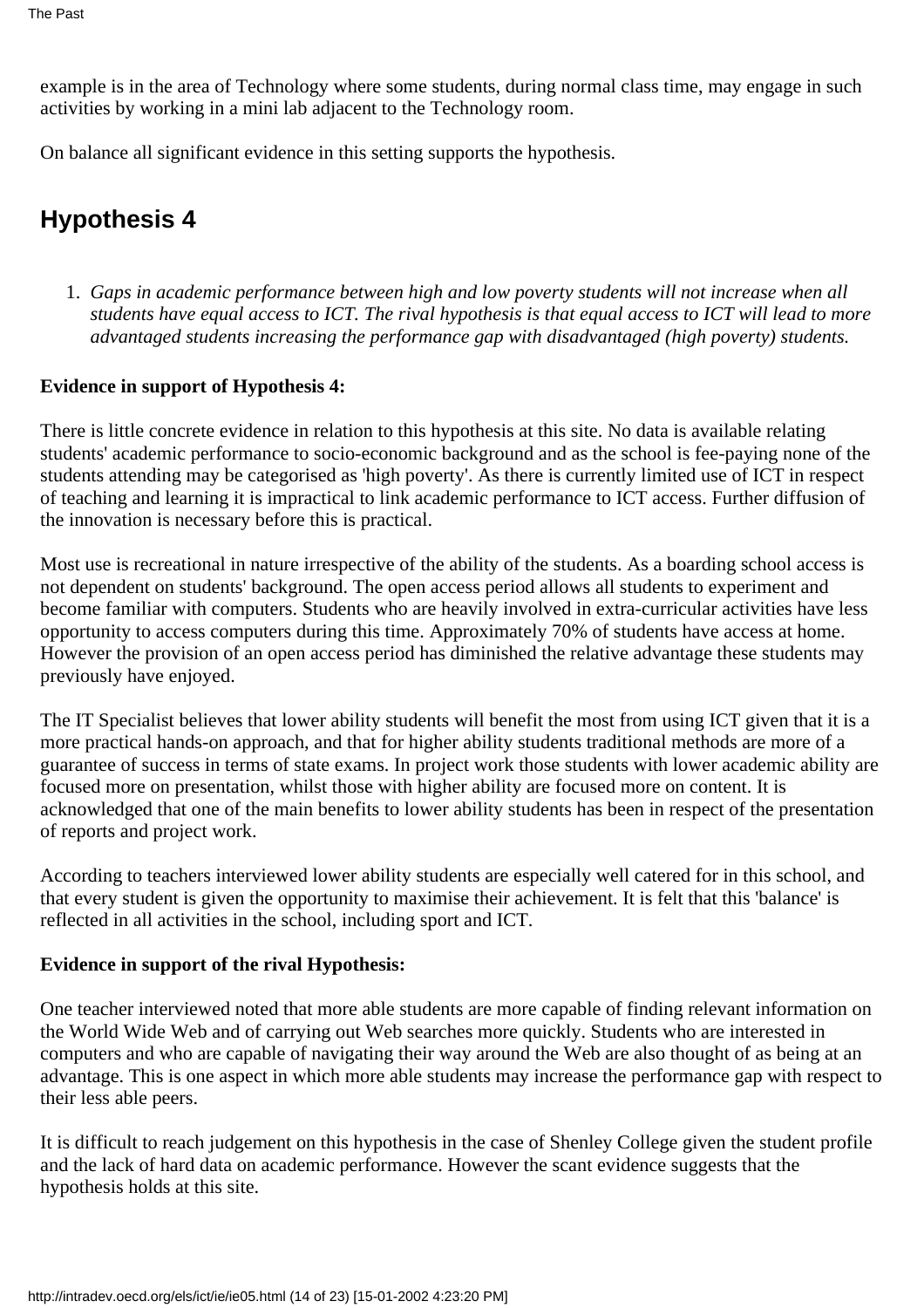# **Hypothesis 5**

*Successful implementation of ICT will lead to the same or higher academic standards in spite of the* 1. *low quality of many ICT materials. Academic standards are a function of teacher and school expectations and not of the standards of textbooks, ICT materials, and the like. The alternative hypothesis is that ICT use will lead to a lowering of academic standards as students spend more time on marginally beneficial searches and in browsing poor quality Web and courseware content.*

#### **Evidence in support of Hypothesis 5:**

The use of data logging in Science and open tools in Business Studies are examples where the use of ICT has the potential to lead to an increase in academic standards. It was observed that successful implementation in these cases was a function of teacher confidence and spirit of innovation rather than the quality of the resources being used. Academic standards are hence dependent on teacher expectations. Up to date ICT equipment and software alone will not improve teaching and learning and hence maintain or improve academic standards.

Some interviewees believe that the use of the Web as an information source and the use of computer based packages to produce project reports has served to enhance self-esteem and as a motivational factor for some (especially less able) students. Whilst this does not contribute directly to raising academic standards, increased motivation and self esteem may serve as a contributing factor to raising academic standards for some students.

#### **Evidence in support of the rival Hypothesis:**

Most student use during the open-access period is for recreational and personal purposes i.e. Web browsing and sending email. As this is during the post school period it will currently serve to neither heighten nor lower academic standards. However the lack of use for learning purposes during this period points to the need for teacher support and direction in order for students to make productive use of the time allocated during formal school hours. Students may need to be allocated specific ICT based work for completion outside class times otherwise students' use will not contribute to raising academic standards.

The approach taken by the Technology teacher is an example of how large scale Web browsing can be eliminated and serves as recognition of the need to structure Web based searches. Taking this approach the teacher sends emails to students containing addresses of Web pages that are relevant to their project work. Used purposefully the Web can expose students to a greater range and depth of information than was previously possible. It is acknowledged that the academic value of this is dependent of the quality of the information found. Searching the Web for information for projects and reports is one of the most common ICT based activities evident in the school.

In summary there is evidence to support both the hypothesis and rival hypothesis in Shenley College.

# **Projections to the Future**

# **Sustainability**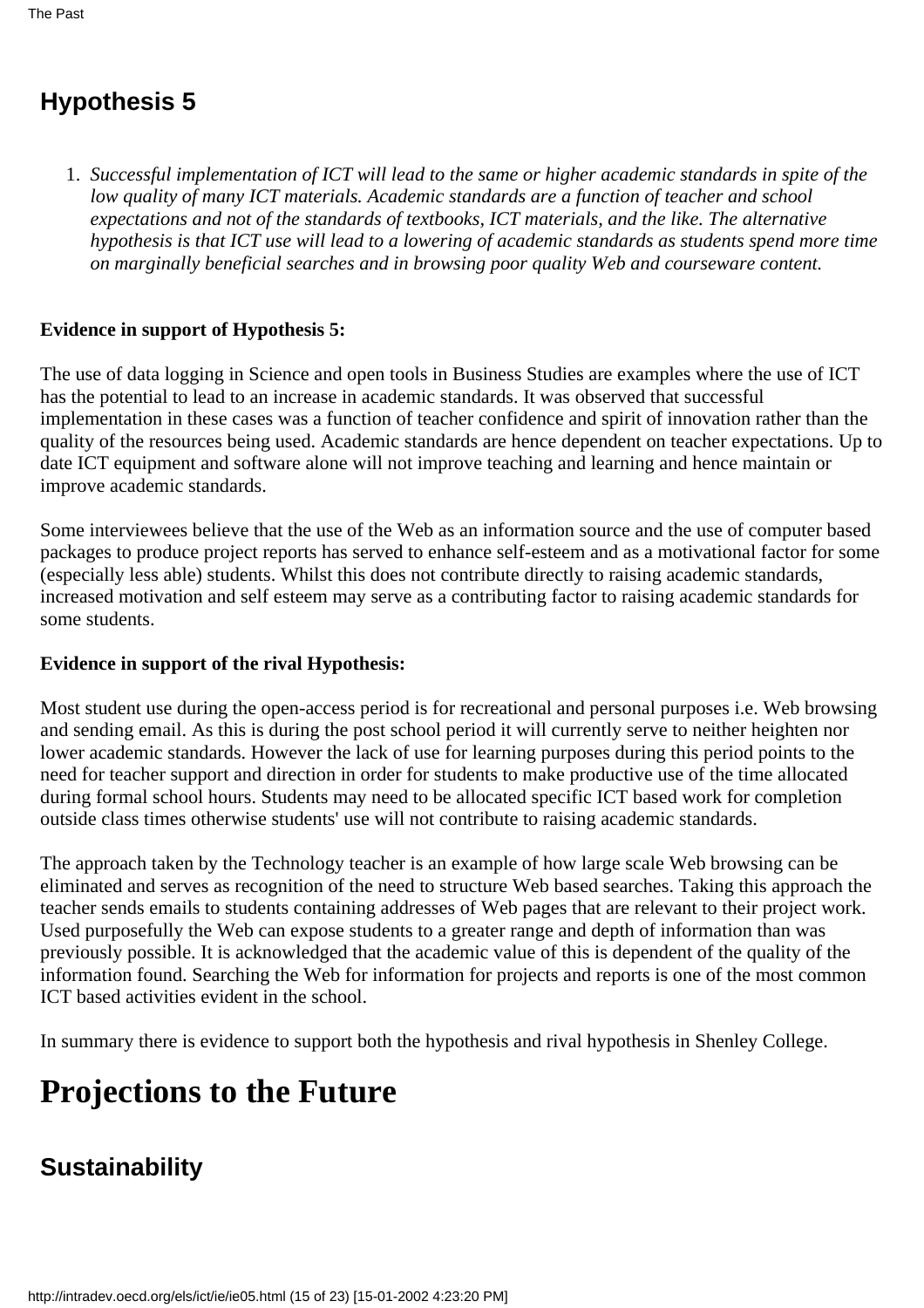Given the commitment by the Board of Management and the infrastructure already in place in the school it is evident that ICT will remain prominent in Shenley College. However there are a number of issues arising that warrant addressing in the near future in order to best enhance and preserve the future of ICT in the school.

Currently there are a number of teachers attending ICT based courses who have not previously been involved in using ICT for teaching and learning. It remains to be seen how many of these teachers will become involved in this context and is dependent on the willingness and motivation of the teachers themselves. There is scope also for those teachers who have not been involved to do so. This is especially the case in the arts and humanities based subjects. It is acknowledged that, as a boarding school, there is a particular difficulty for teachers wishing to attend evening courses given that there is an evening duty rota, which varies from week to week. One interviewee finds that it is difficult to find enough teachers in a certain area who wish to complete a certain course and who can find the time to do so. This interviewee also finds that teachers attending courses are often at too varied levels for the course to be productive and that there is a high drop out rate. It is felt that smaller courses with more specific targets would lead to better outcomes for teachers.

For more teachers in the school to become involved in using ICT there is need for teachers to find appropriate uses in their subject areas. This is linked to the provision of subject related software. Staff members need to be aware of the budget available as a means towards giving structure and direction to software expenditure in the school. Interested teachers might benefit from being made aware of software and resources available in their specific areas.

Some interviewees believe there is need for expansion in terms of ICT resources with provision of a second lab and the introduction of laptop computers mentioned as possible ways to facilitate this. This was put forward mainly by teachers who find it difficult to get sufficient access to the existing lab. Some interviewees believe there is need to use the existing resources to their full potential. In respect of any expansion there is need for consultation and agreement amongst school management and staff in order to foster and encourage use by as many teachers as possible. This is especially so in relation to the platform to be adopted (Mac or PC) should there be a decision to expand. Some teachers believe that previous such decisions were taken without consultation and that the installation of the Mac platform has hindered diffusion.

Given current and potential expansions there is recognised need to address the issue of maintenance and support in the school. A decision on how best to address this issue will need to be taken and the possibility of employing a full time technician will be one of the main considerations. Reducing the teaching load of the IT Specialist may also be considered in respect of this.

The description of the development of ICT in Shenley College as a slow organic process appears accurate in light of the evidence gathered. The IT Specialist believes that there is need for more direction and planning to aid diffusion amongst more staff members. It is recognised that because it has not been a forced development, and teachers have been facilitated, it has been a slower process. A more directive approach may have produced negative reactions from the teaching staff. However there is need for long term planning given the high costs involved and in the context that the IT Specialist does not have all the characteristics of an innovator as described by Rogers (1995). According to the IT Specialist failure to plan a coherent strategy may result in the failure to capitalise on opportunities to integrate ICT on a cross-curricular basis and give rise to problems in the future due to disparate hardware.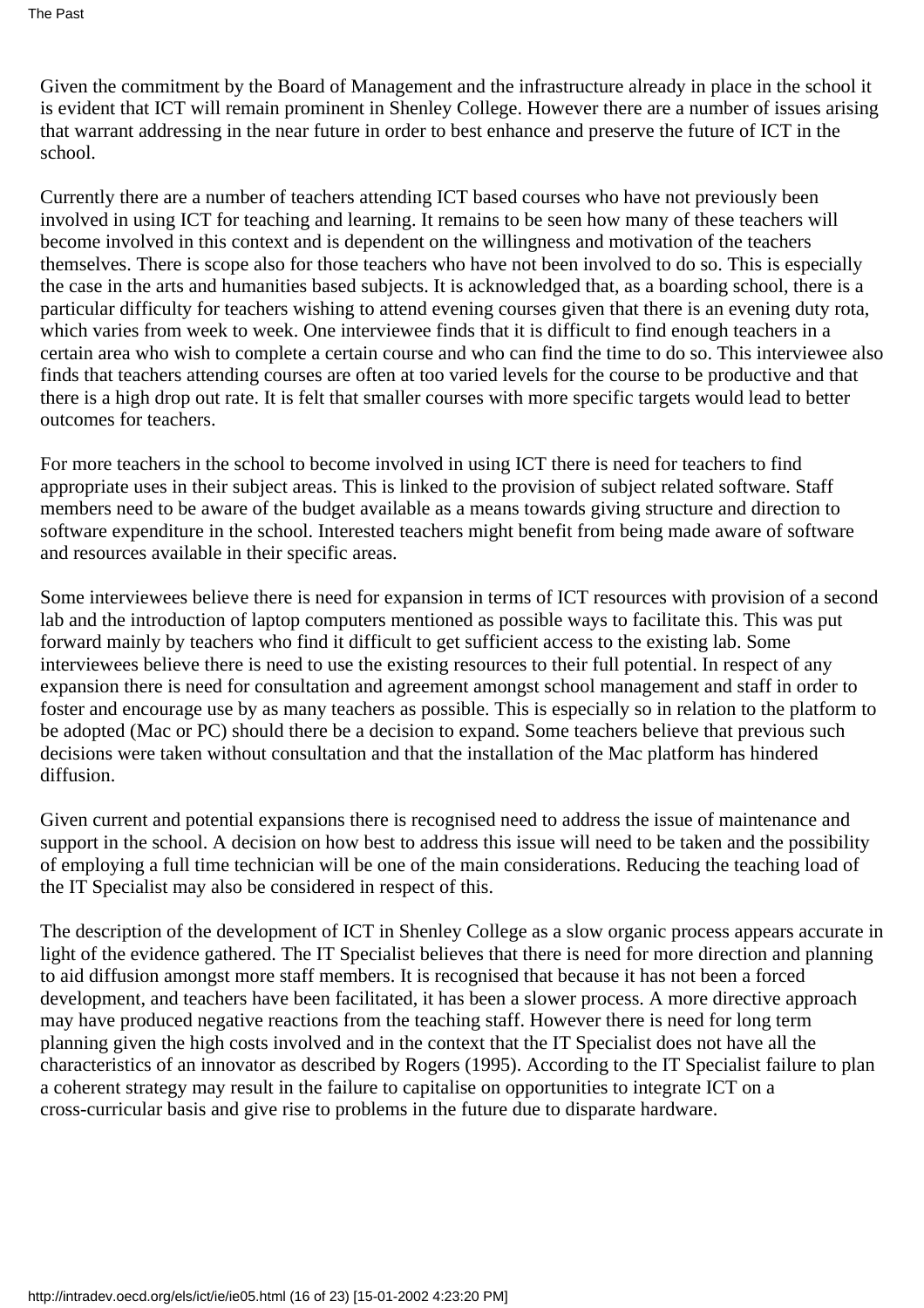# Appendix A

All fieldwork was undertaken during January 2001.

### **Teacher Interviews**

Principal interview (Dr. Jim Gleeson) (90 minutes approx.)

IT Specialist interview (Dr. Jim Gleeson) (1hr approx.)

Business Studies teacher 1 interview (David O Grady) (45 minutes approx.)

Business Studies teacher 2 ( Oliver McGarr) (45 minutes approx.)

Career Guidance teacher (Oliver McGarr) (45 minutes approx.)

English teacher (David O Grady) (45 minutes approx.)

Irish/History teacher interview (Davd OGrady) (45 minutes approx.)

Music teacher interview (Oliver McGarr) (45 minutes approx.)

Technology teacher 1 interview (Keith Johnston) (45 minutes approx.)

Technology teacher 2 interview (Oliver McGarr) (45 minutes approx.)

### **Parent Interviews**

Parent interview 1 (David O Grady) (30 minutes approx.) Parent interview 2 (Oliver McGarr) (30 minutes approx.) Parent interview 3 (Keith Johnston) (30 minutes approx.) Parent interview 4 (Keith Johnston) (30 minutes approx.)

### **Student interviews**

Student interview 1: First Year Group (Oliver McGarr) (40 minutes approx.) Student interview 2: Transition Year Group (Oliver McGarr) (40 minutes approx.) Student interview 3: Fifth Year Group (David O Grady) (40 minutes approx.)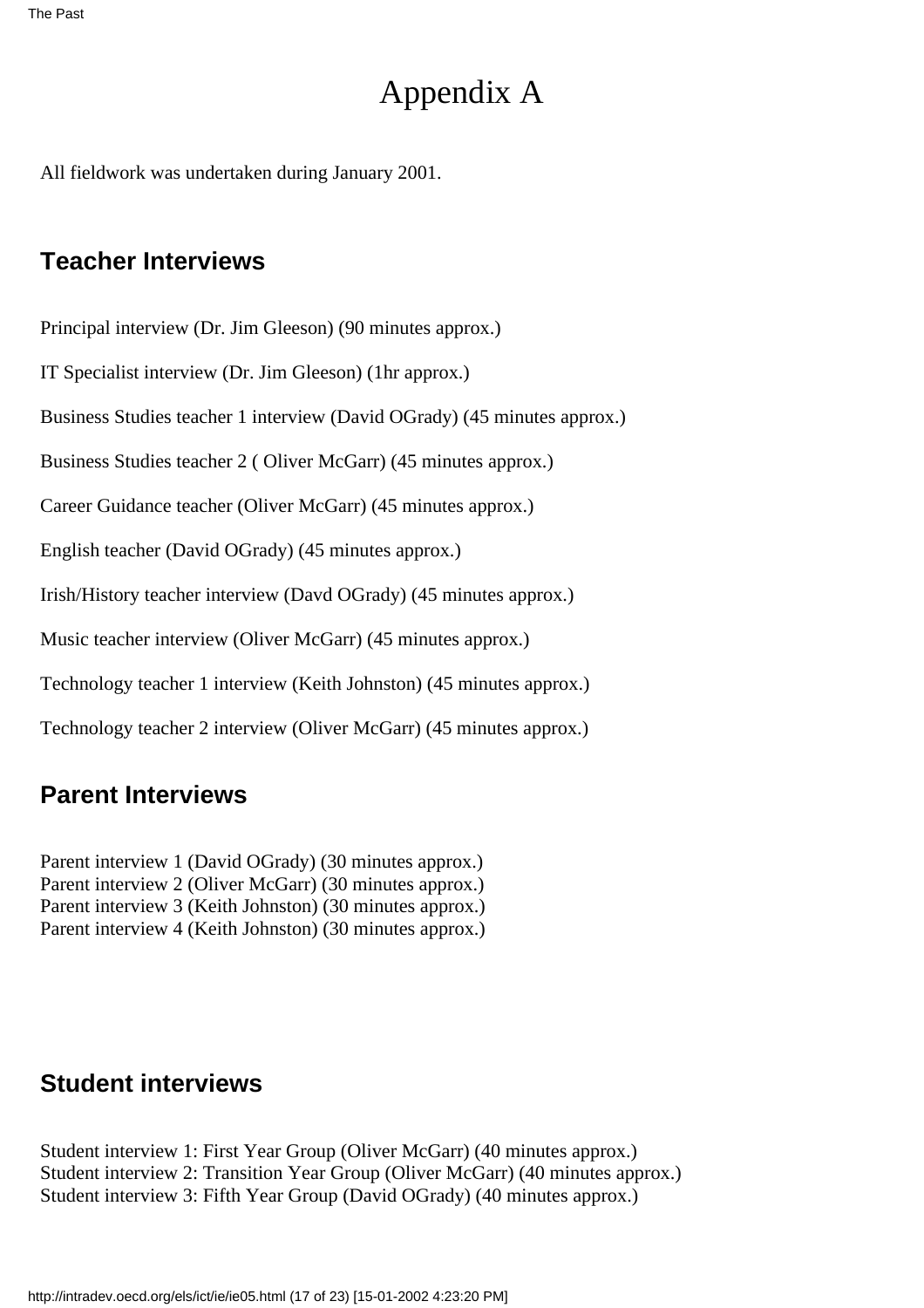## **Classroom Observations**

| Year | <b>Subject</b>            | <b>Teacher</b>                  | <b>Location</b>                   | <b>Observer</b> |
|------|---------------------------|---------------------------------|-----------------------------------|-----------------|
| 1st  | <b>Computer Studies</b>   | IT Specialist                   | Computer Lab                      | Keith Johnston  |
| 2nd  | <b>Computer Studies</b>   | IT Specialist                   | Computer Lab                      | Keith Johnston  |
| 5th  | <b>Computer Studies</b>   | IT Specialist                   | Computer Lab                      | Keith Johnston  |
| 6th  | <b>Computer Studies</b>   | IT Specialist                   | Computer Lab                      | Keith Johnston  |
| 5th  | <b>Business Studies</b>   | <b>Business Studies teacher</b> | <b>Business Lab</b>               | David O Grady   |
| 5th  | Career Guidance           | Career Guidance teacher         | Computer Lab                      | Dr. Jim Gleeson |
| 6th  | Engineering               | Technology teacher              | Computer Lab                      | Oliver McGarr   |
| 2nd  | English                   | English teacher                 | Computer Lab                      | David O Grady   |
| 6th  | Chemistry                 | Science teacher                 | Science Lab                       | Keith Johnston  |
| 2nd  | <b>Technical Graphics</b> | Technology teacher              | <b>Technical Graphics</b><br>Room | Keith Johnston  |

#### **Outside-of-Classroom Observations**

Keith Johnston and Oliver McGarr

# Appendix B

Questionnaire distributed to all staff members (70 approx.) with 34 responses.

How comfortable are you with using a computer to do each of the following? Choices are:

- 1. Very comfortable
- 2. Comfortable
- 3. Somewhat comfortable
- 4. Not at all comfortable

| $\vert$ 1. Write a paper                                    | 71% | 126% | $ 0\%$ | 3%  |
|-------------------------------------------------------------|-----|------|--------|-----|
| 2. Search for information on the World Wide 32%<br> Web WWW |     | 26%  | 24%    | 18% |
| 3. Create and maintain web pages                            | 6%  | 6%   | 17%    | 71% |
| $\parallel$ 4.Use a data base                               | 15% | 15%  | 23%    | 47% |
| 5. Develop a data base                                      | 12% | 15%  | 20%    | 53% |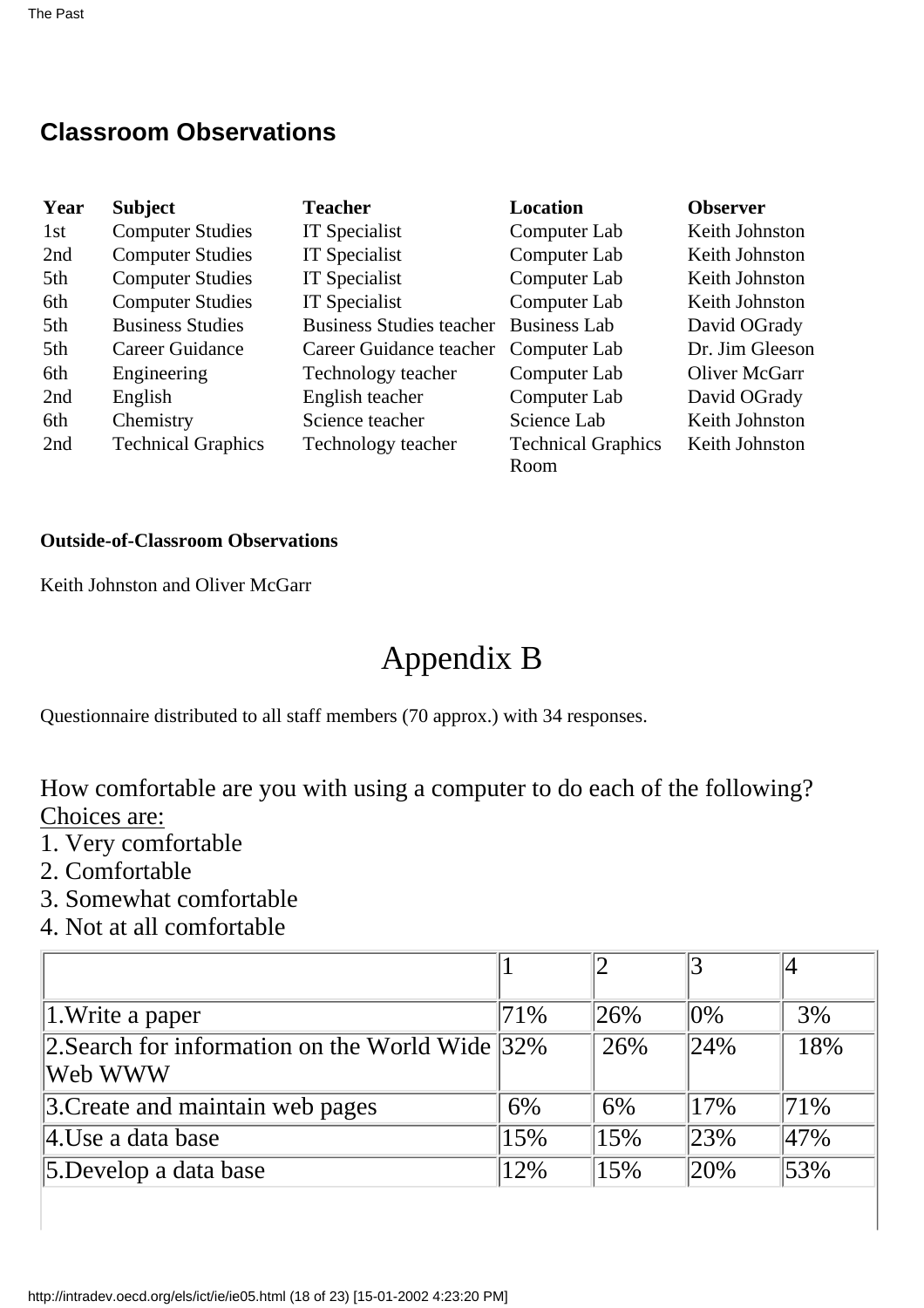| 6. Send and receive e-mail                            | 47% | 126%   | 6%  | 21% |
|-------------------------------------------------------|-----|--------|-----|-----|
|                                                       |     |        |     |     |
| 7. Write a programme                                  | 12% | 9%     | 17% | 62% |
| 8. Draw a picture or diagram                          | 35% | $ 9\%$ | 21% | 35% |
| 9. Present information (e.g., use PowerPoint $ 29\% $ |     | 12%    | 30% | 29% |
| $\alpha$ equivalent                                   |     |        |     |     |

How important is each of the following computer-related skills for your teaching? Choices are:

- 1. Very important,
- 2. Important,
- 3. So-so, and
	- 1. Not important at all

|                                                    |     | っ      |        |     |
|----------------------------------------------------|-----|--------|--------|-----|
| 10. Write a paper with a word processor            | 35% | 26%    | 24%    | 15% |
| 11. Search for information on the WWW              | 29% | 33%    | $9\%$  | 29% |
| 12. Create web pages                               | 6%  | 6%     | 18%    | 70% |
| 13.Use a data base                                 | 3%  | $ 9\%$ | 33%    | 55% |
| 14. Develop a data base                            | 9%  | $ 9\%$ | 23%    | 59% |
| 15. Send and receive e-mail                        | 9%  | $ 9\%$ | 32%    | 50% |
| 16. Write a programme                              | 12% | $ 9\%$ | 15%    | 64% |
| 17. Draw a picture or diagram with a               | 21% | 27%    | $ 9\%$ | 43% |
| graphing/drawing application                       |     |        |        |     |
| 18. Present information (e.g., use PowerPoint 21%) |     | 24%    | 23%    | 32% |
| $ $ or equivalent)                                 |     |        |        |     |

During the past school year, how often did your students on average do the following for the work you assigned? Choices are:

- 1. Several times each week
- 2. Several times each month,
- 3. A few times

Never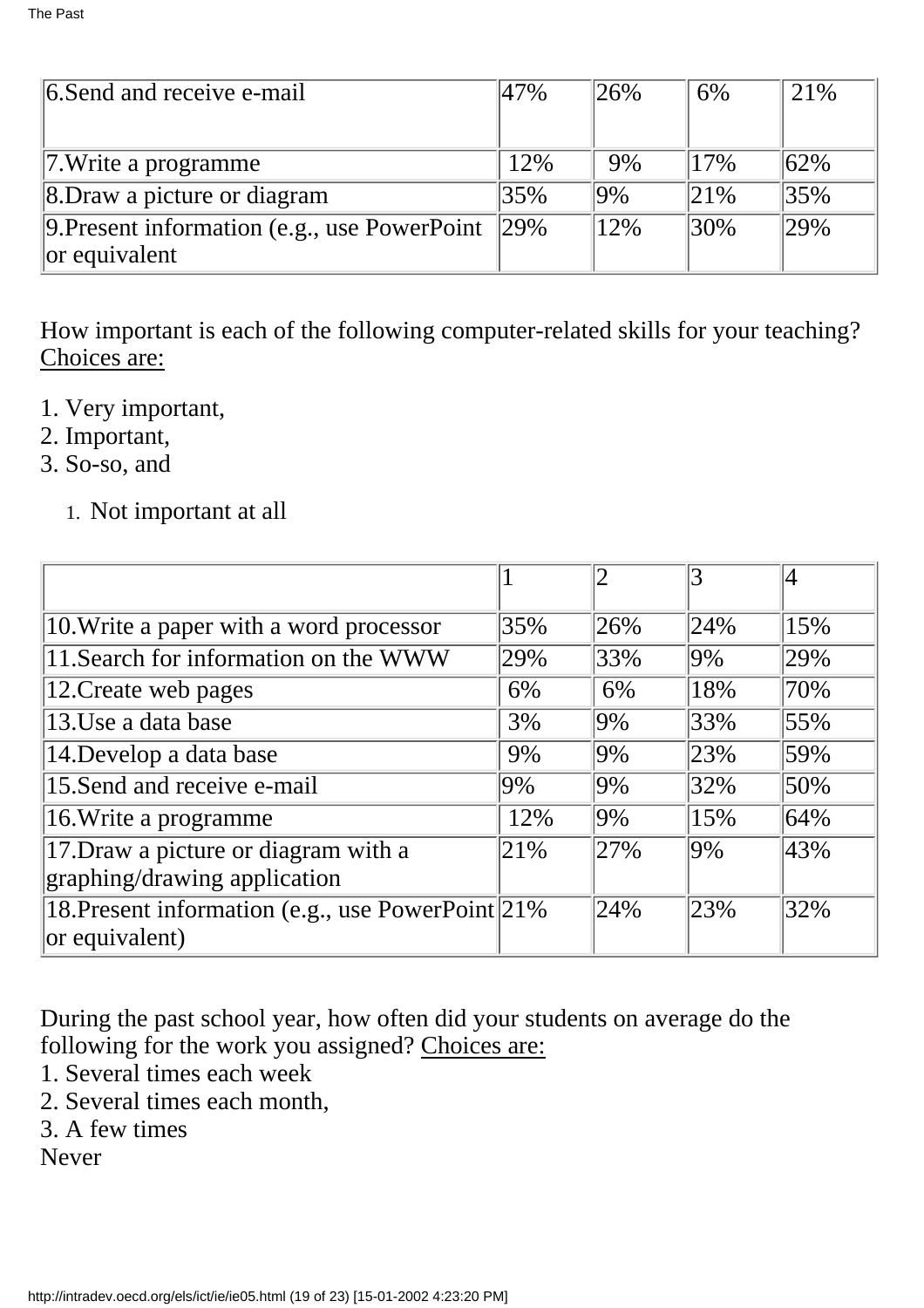|                                                             |       |        | 3     | 4   |
|-------------------------------------------------------------|-------|--------|-------|-----|
| 19 use the World Wide Web                                   | 9%    | 18%    | 33%   | 40% |
| 20 create web pages                                         | 0%    | $ 0\%$ | 12%   | 88% |
| 21 send or receive e-mail                                   | 3%    | $6\%$  | 12%   | 79% |
| 22. use a word processing program                           | 3%    | 21\%   | 24%   | 52% |
| 23. use a computer to play games                            | 3%    | $ 0\%$ | 12%   | 85% |
| $ 24.$ use a spreadsheet                                    | 3%    | 3%     | $9\%$ | 85% |
| 25. use a graphics program                                  | 9%    | 3%     | 15%   | 73% |
| 26. join in an on-line forum or chat room                   | $0\%$ | $ 0\%$ | $9\%$ | 91% |
| 27. use a presentation program (e.g.,<br>PowerPoint)        | 3%    | $ 0\%$ | 13%   | 84% |
| 28. use an instructional program (including<br>simulations) | 3%    | 3%     | 15%   | 79% |
| $ 29.$ other computer uses (specify)                        | 7%    | 7%     | 13%   | 73% |

30. How would you rate your ability to use a computer? Choices are: *(Please tick appropriate box)*

| Good     | 41% |
|----------|-----|
| Fair     | 32% |
| $ $ Poor | 27% |

Answer questions 31-38 based on experiences or policies from the last school year.

31. Was student computer use ever evaluated for grading?

*(Please tick appropriate box)*

| $\mathsf{L}$<br>. PS |
|----------------------|
|----------------------|

32. If you assigned World Wide Web searching, how much freedom did you allow students in locating sites to visit?

*(Please tick appropriate box)*

| no restrictions $\ 11\%$ some restrictions $\ 56\%$ designated sites only $\ 33\%$ |  |  |  |
|------------------------------------------------------------------------------------|--|--|--|
|------------------------------------------------------------------------------------|--|--|--|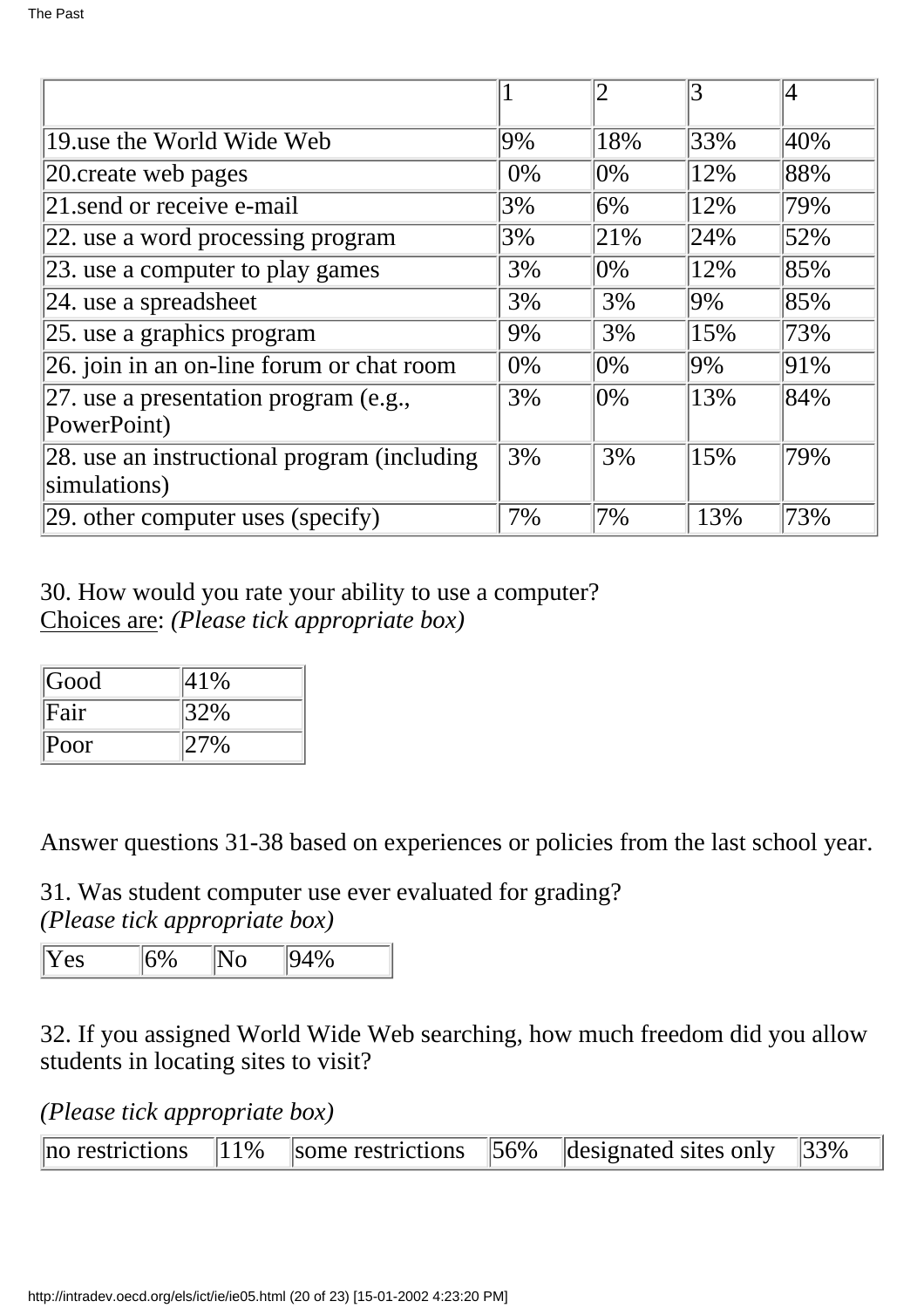33.Did you create or modify a Web site with any of the classes that you taught? *(Please tick appropriate box)*

Yes 3% No 97%

34.What portion of the computer use in your classes was directly related to the course content?

*(Please tick appropriate box)*

| all<br>8%<br>ma<br>$W_0$<br>∣tt I ∆<br>$N \rho^{n+1}$<br>$. \cap$<br>$\%$<br>-- | $V_{\rm r}$ |
|---------------------------------------------------------------------------------|-------------|
|---------------------------------------------------------------------------------|-------------|

35.What portion of the computer use that you assigned was done by students individually?

*(Please tick appropriate box)*

| all | $v_{\ell}$ | ~~4 | $v_{0n}$ | $\sim$ | $5\%$ | $^{\circ}$ ++1 $\alpha$<br>$- - - -$ | $\frac{10}{6}$ |
|-----|------------|-----|----------|--------|-------|--------------------------------------|----------------|
|-----|------------|-----|----------|--------|-------|--------------------------------------|----------------|

36.If you have a computer at home, how often did you use it for preparing for teaching?

*(Please tick appropriate box)*

| Several times a week | 33% | Several times a month | 17% |
|----------------------|-----|-----------------------|-----|
| A few times          | 23% | <b>Never</b>          | 10% |
| $\mathbb N$ computer | 7%  |                       |     |

37.Did you participate as a student or instructor in a virtual course through the Internet/World Wide Web?

*(Please tick appropriate box)*

|--|

38. Did you involve your students in collaborative learning over the Internet/World Wide Web with students from other classes?

*(Please tick appropriate box)*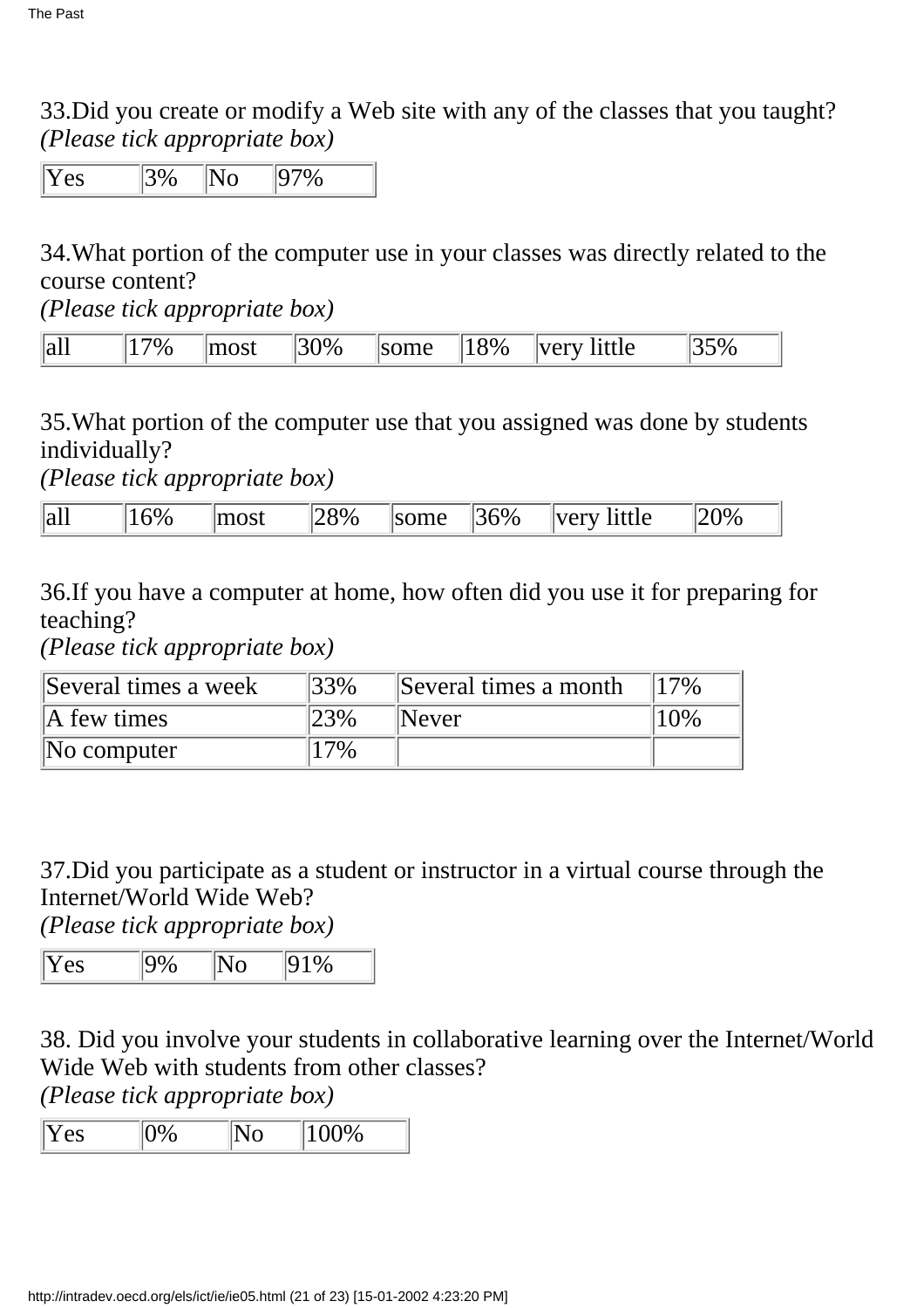39.Are you currently using technology to collaborate with other teachers (professional chat rooms, forums, or the like)? *(Please tick appropriate box)*

Yes 9% No 91%

40.How many e-mail messages do you send each week on average?

### *(Please tick appropriate box)*

| ١M<br>$1^{\wedge}$<br>than<br>∩re | ۵۰.<br>. .<br>$\%$          | $\mathbf{r}$            | $\frac{1}{2}$<br>ິ |
|-----------------------------------|-----------------------------|-------------------------|--------------------|
| $\overline{\phantom{0}}$<br>ຼ     | $\sim$<br>$\sim$<br>$153\%$ | $n \rho$<br><b>UIIV</b> | $\%$<br>ັ          |

### How many of the following have you ever done?

### 41. Made changes to a computer s hardware *(Please tick appropriate box)*

| I<br>PS |  |  |
|---------|--|--|

### 42. Updated an application program (word processor, graphics program, etc.)

### *(Please tick appropriate box)*

Yes 24% No 76%

### 43. Recovered a damaged file *(Please tick appropriate box)*

| $ \mathbf{Y}%  +\rangle$<br>r es | ו גוי | 700/ |  |
|----------------------------------|-------|------|--|
|----------------------------------|-------|------|--|

44. Created a web site *(Please tick appropriate box)*